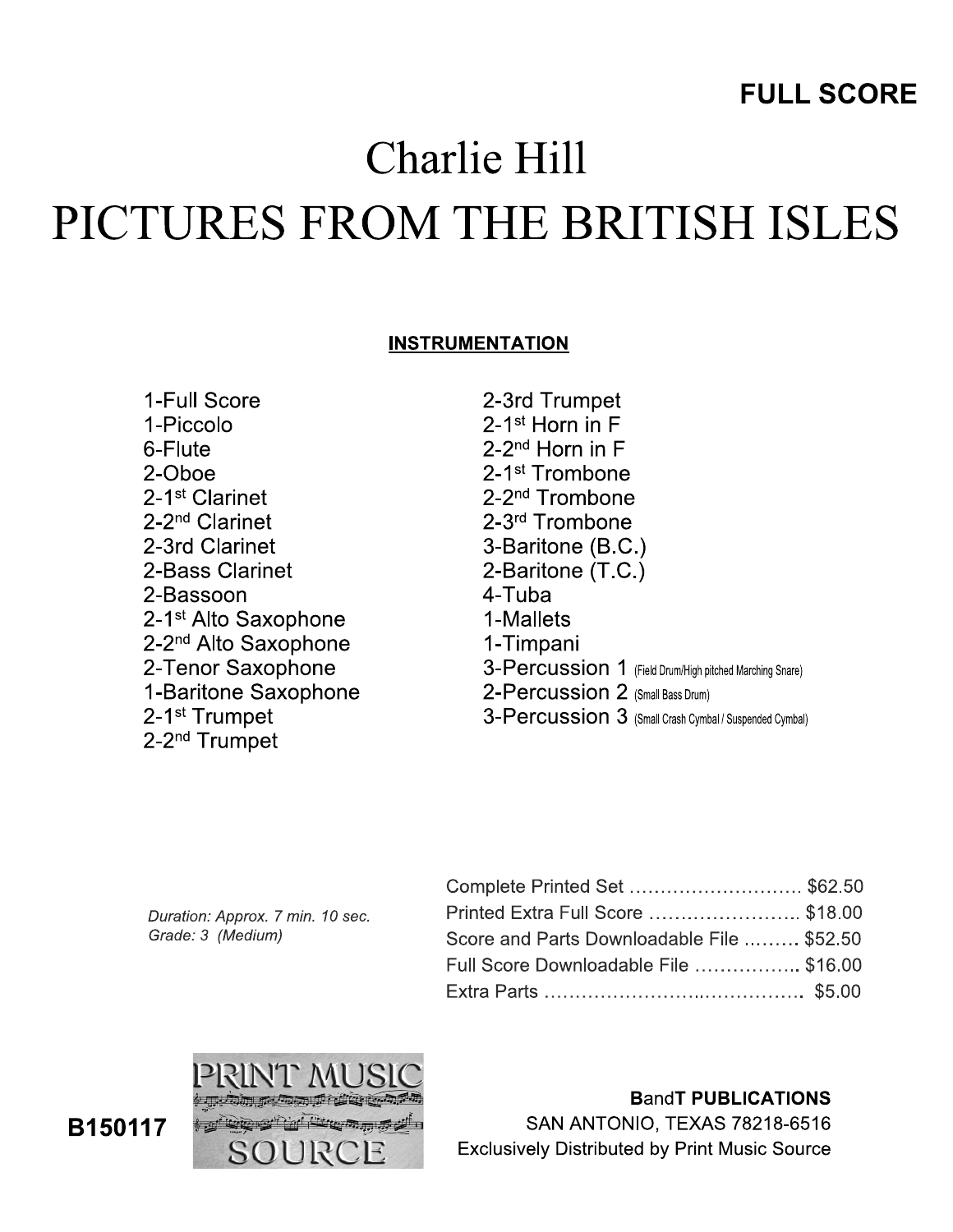## PICTURES FROM THE BRITISH ISLES **By Charlie Hill**

### **PROGRAM NOTES**

A concert band folk suite that brings the folk heritage of the British Isles together utilizing The Girl I Left Behind Me, Londonderry Air, Greensleeves, and Loch Lomand, Skillfully arranged and orchestrated to provide a delightful addition to the concert band repertoire.

### **ABOUT THE COMPOSER**

Charlie Hill's involvement with music education has spanned a lifetime both as composer/arranger and retail music professional. His writing spans the gamut from fun elementary pieces and grooving jazz charts to state contest winning marching band shows. In the world of commercial music he has written for television and radio. Whether it's in the band hall, the concert hall, the recording studio, or out on the marching field, Charlie's music continues to please performers and listeners alike.

### **About Print Music Source**

All Print Music Source products are available in either digital form, where the consumer may download and print the product themselves for their own use, or as printed product, where pre-printed "hard-goods" are physically shipped to the consumer. Publisher recommended prices have been established for both delivery options.

Music stores/dealers are able to purchase Print Music Source pre-printed "hard-goods". Music stores/dealers also have the option of joining the Print Music Source "affiliate program" to refer consumers to our website to purchase products in digital form.

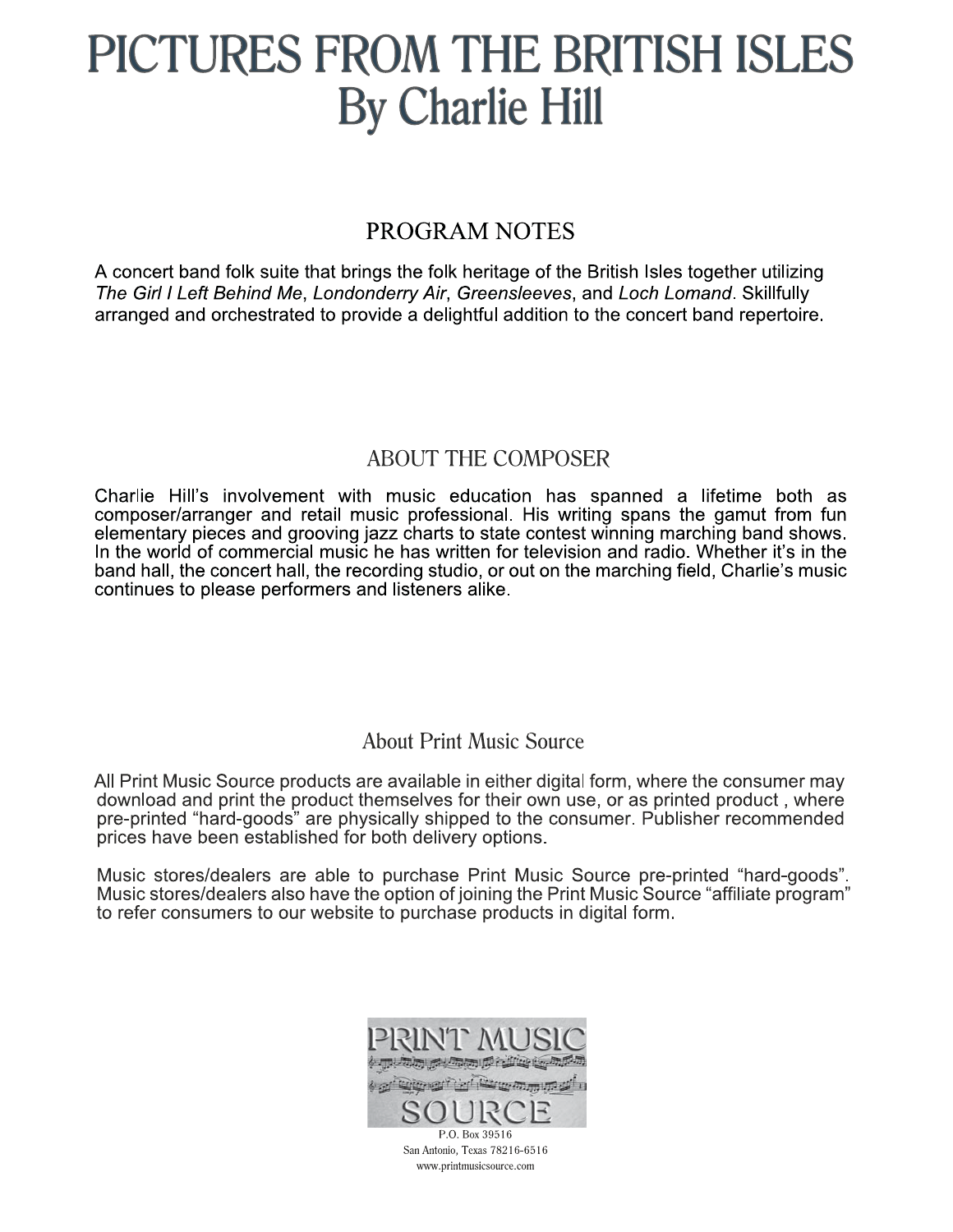#### &  $\AA$ & & & & &  $\mathbf{y}_{\mathbf{b},\mathbf{b}}$ & & & & 2 2  $\overline{\mathbb{e}}$ & & & &  $2+3$  $2, 3$ ? ?  $2+3$  $\textcolor{black}{\diamond}$  by  $\textcolor{black}{\mathbf{3}}$  $2, \frac{1}{2}$ H H H b b b b b b b b b b b b b b b b b b b b b b b  $\overline{2}$ .<br>2 2 2 2 2 2 2  $\ddot{2}$ .<br>2 2 .<br>2  $\frac{2}{2}$ 2 2 2  $\frac{2}{2}$ 2 2 2  $\frac{2}{2}$ 2 2 2 2 2  $\frac{1}{2}$ 2  $\ddot{2}$ .<br>2 2 2  $\overline{2}$ .<br>2 2 2  $\frac{2}{2}$ 2  $\frac{2}{2}$ 2  $\frac{2}{2}$ 2 Piccolo Flute Oboe Clarinet in B $\rightarrow$  1 Clarinet in  $\mathbb{B}\flat$  2 Clarinet in B $\frac{1}{2}$ 3 Bass Clarinet Bassoon Alto Sax 1 Alto Sax 2 Tenor Sax Baritone Sax Trumpet in  $B$   $\rightarrow$  1 Trumpet in B $\frac{1}{2}$ Trumpet in B<sup>b</sup> 3 Horn in F 1 Horn in F 2 Trombone 1 Trombone 2 Trombone 3 Baritone (B.C.) Tuba Mallets Timpani Percussion 1 Percussion 2 Percussion 3 ∑ ∑ ∑ ∑ ∑ ∑ ∑ ∑ ∑ ∑ ∑ ∑ ∑ ∑ ∑ ∑ ∑ ∑ ∑ ∑ ∑ ∑ ∑ ∑ J + 3 œ Œ *1*  $\cdot$   $\qquad$   $\qquad$   $\qquad$   $\qquad$   $\qquad$   $\qquad$   $\qquad$   $\qquad$   $\qquad$   $\qquad$   $\qquad$   $\qquad$   $\qquad$   $\qquad$   $\qquad$   $\qquad$   $\qquad$   $\qquad$   $\qquad$   $\qquad$   $\qquad$   $\qquad$   $\qquad$   $\qquad$   $\qquad$   $\qquad$   $\qquad$   $\qquad$   $\qquad$   $\qquad$   $\qquad$   $\qquad$   $\qquad$   $\qquad$   $\qquad$   $\qquad$  **Jauntily**  $\frac{1}{2} = 100$ **Jauntily**  $\phi = 100$ **Jauntily**  $\frac{1}{2} = 100$ p p Field Drum ∑ ∑ ∑ ∑ ∑ ∑ ∑ ∑ ∑ ∑ ∑ ∑ ∑ ∑ ∑ ∑ ∑ ∑ ∑ ∑ ∑ ∑ ∑ ∑ œ Œ ˙ ┙**─** *2* x Œ ∑ ∑ ∑ ∑ ∑ ∑ ∑ ∑ ∑ ∑ ∑ ∑ ∑ ∑ ∑ ∑ ∑ ∑ ∑ ∑ ∑ ∑ ∑ ∑ <u>t J J</u>  $\Box$ <del>。 </del> *3* ∑ ∑ ∑ ∑ ∑ ∑ ∑ ∑ ∑ ∑ ∑ ∑ ∑ ∑ ∑ ∑ ∑ ∑ ∑ ∑ ∑ ∑ ∑ ∑ ∑ <u>e la la</u> ⊵ L⊀ @  $\begin{array}{ccc} & \begin{array}{ccc} & \end{array} & \begin{array}{ccc} & \end{array} & \end{array}$ *4*  $\begin{array}{ccc} & & \downarrow & \downarrow \rightarrow \end{array}$ ∑ ∑ ∑ ∑ ∑ ∑ ∑ ∑ ∑ ∑ ∑ ∑ ∑ ∑ ∑ ∑ ∑ ∑ ∑ ∑ ∑  $\frac{1}{2}$   $\frac{1}{2}$   $\frac{1}{2}$ ∑ ∑ œ Œ ˙ **└────────** *5*  $\longleftarrow$   $\longleftarrow$   $\longleftarrow$   $\longleftarrow$   $\longleftarrow$   $\longleftarrow$   $\longleftarrow$   $\longleftarrow$   $\longleftarrow$   $\longleftarrow$   $\longleftarrow$   $\longleftarrow$   $\longleftarrow$   $\longleftarrow$   $\longleftarrow$   $\longleftarrow$   $\longleftarrow$   $\longleftarrow$   $\longleftarrow$   $\longleftarrow$   $\longleftarrow$   $\longleftarrow$   $\longleftarrow$   $\longleftarrow$   $\longleftarrow$   $\longleftarrow$   $\longleftarrow$   $\longleftarrow$   $\longleftarrow$   $\longleftarrow$   $\longleftarrow$   $\longleft$ f ∑ ∑ ∑ ∑ ∑ ∑ ∑ ∑ ∑ ∑ ∑ ∑ ∑ ∑ ∑ ∑ ∑ ∑ ∑ ∑ ∑  $\overline{a}$ ∑ ∑ œ Œ ˙ ┙<del>╴╷</del> *6* F x Œ f mf ∑ ∑ ∑ ∑ ∑ ∑ ∑ ∑ ∑ ∑ ∑ ∑ ∑ ∑ ∑ ∑ ∑ ∑ ∑ ∑ ∑  $\begin{array}{ccc} & \rightarrow & \rightarrow & \rightarrow \end{array}$ ∑ ∑ <u>↓ 、 </u> <u>↓</u> <mark>ی لی ل</mark>ی <del>。, ,</del> *7* ∑ Score *Traditional Arranged by The Girl I Left Behind Me* Charlie Hill **Charlie Hill** Copyright © 2015 by **B**and**T Publications** (ASCAP), San Antonio, Texas 78218-6516 **B150117**

Pictures from the British Isles

International copyright secured All rights reserved Exclusively distributed by Print Music Source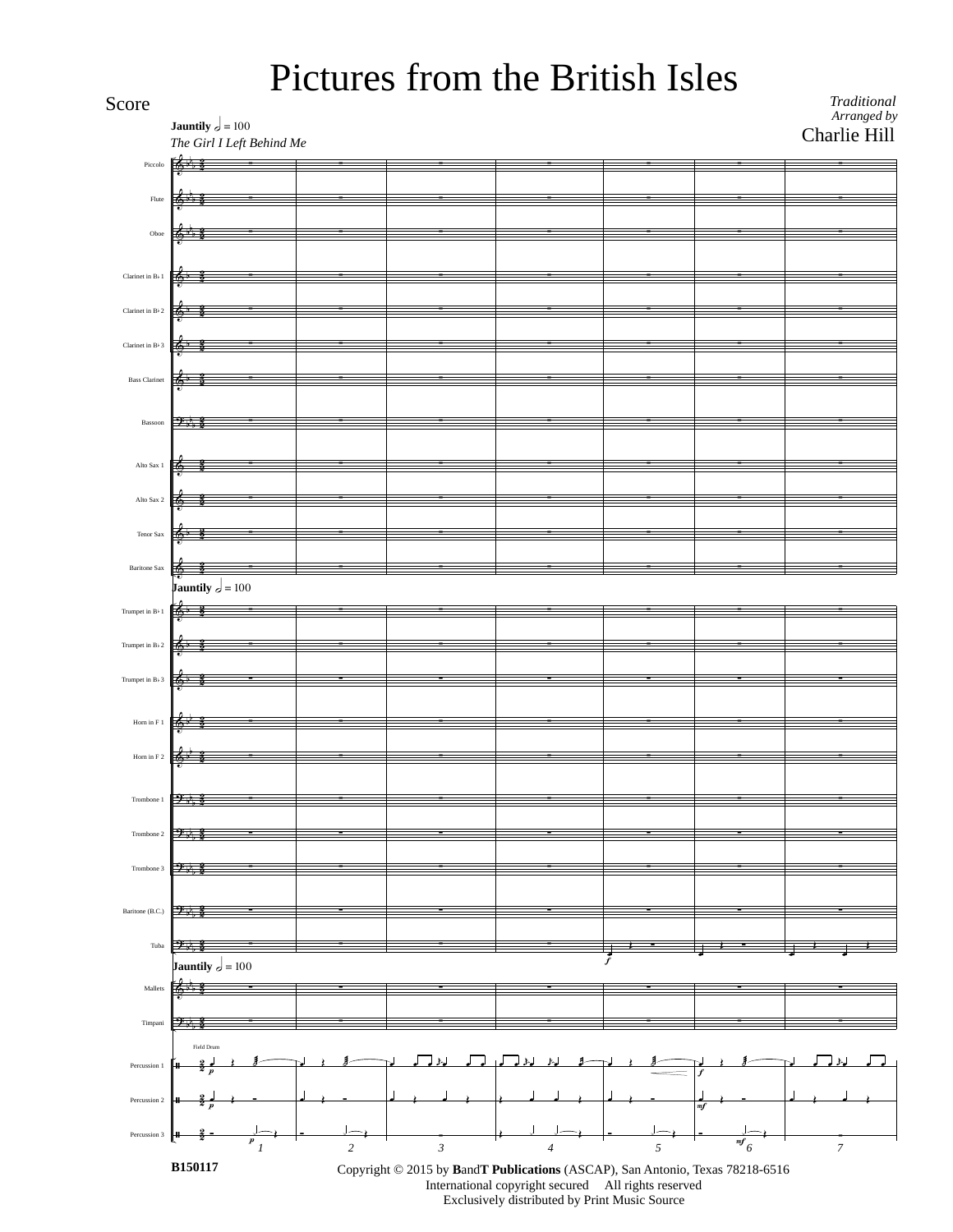

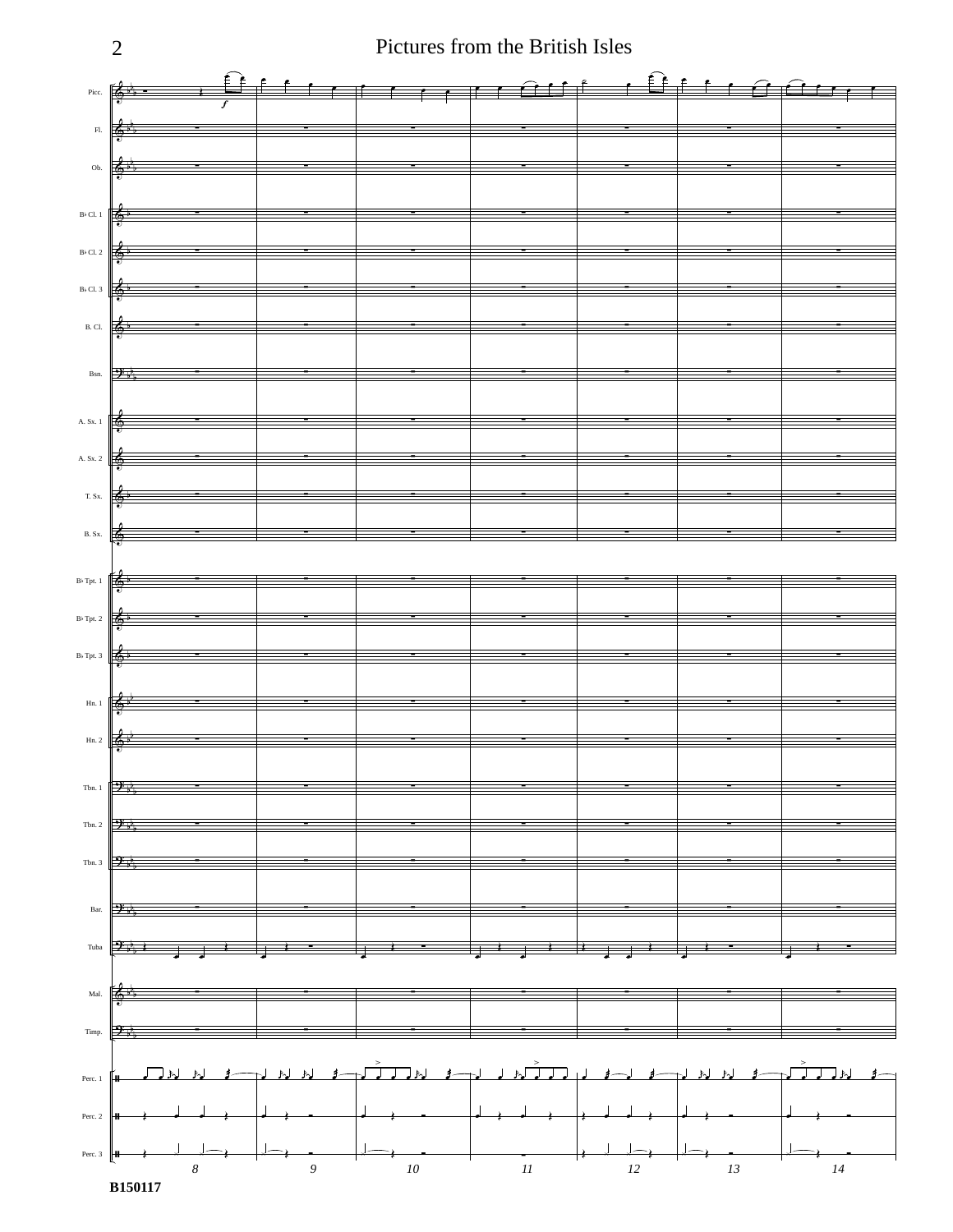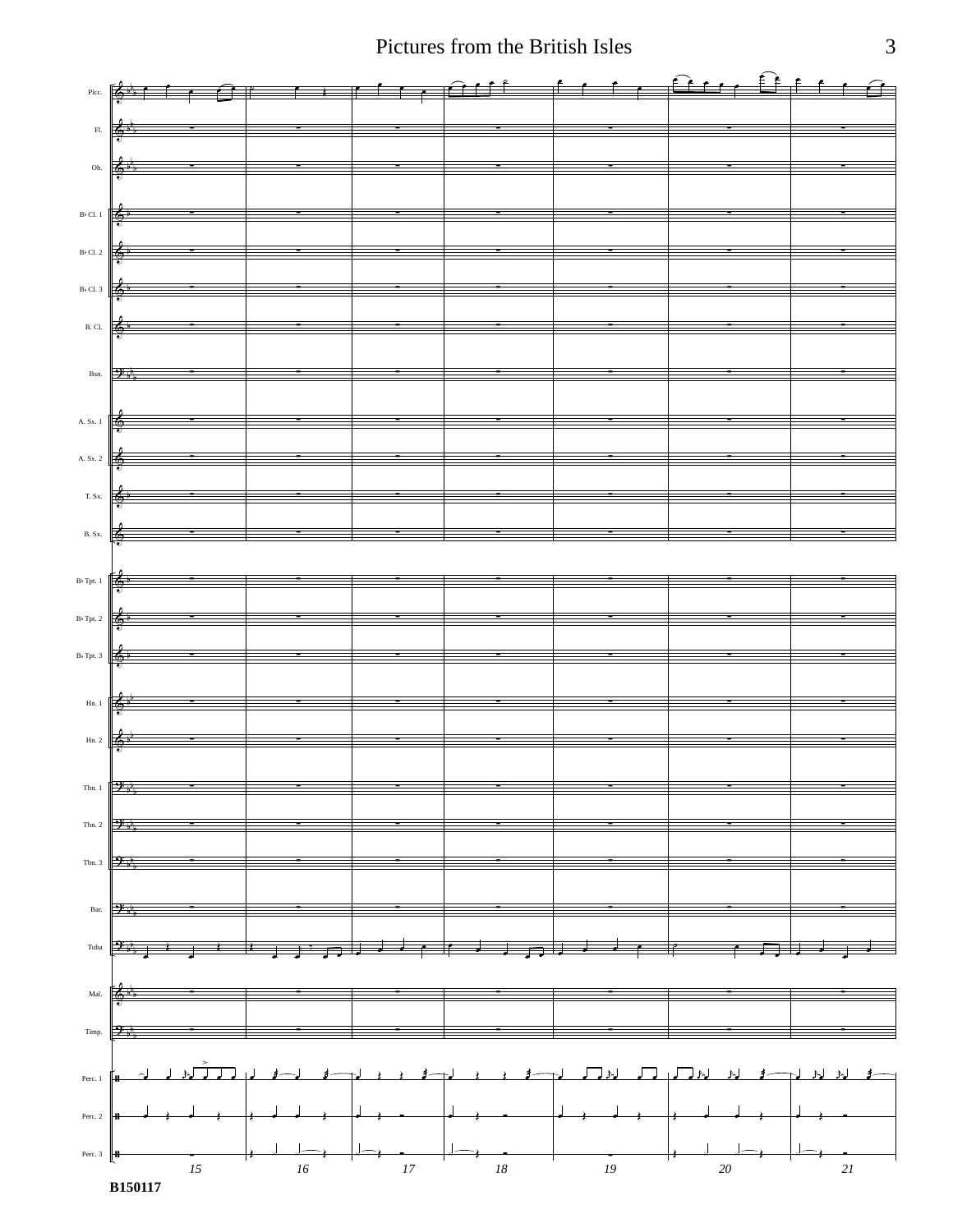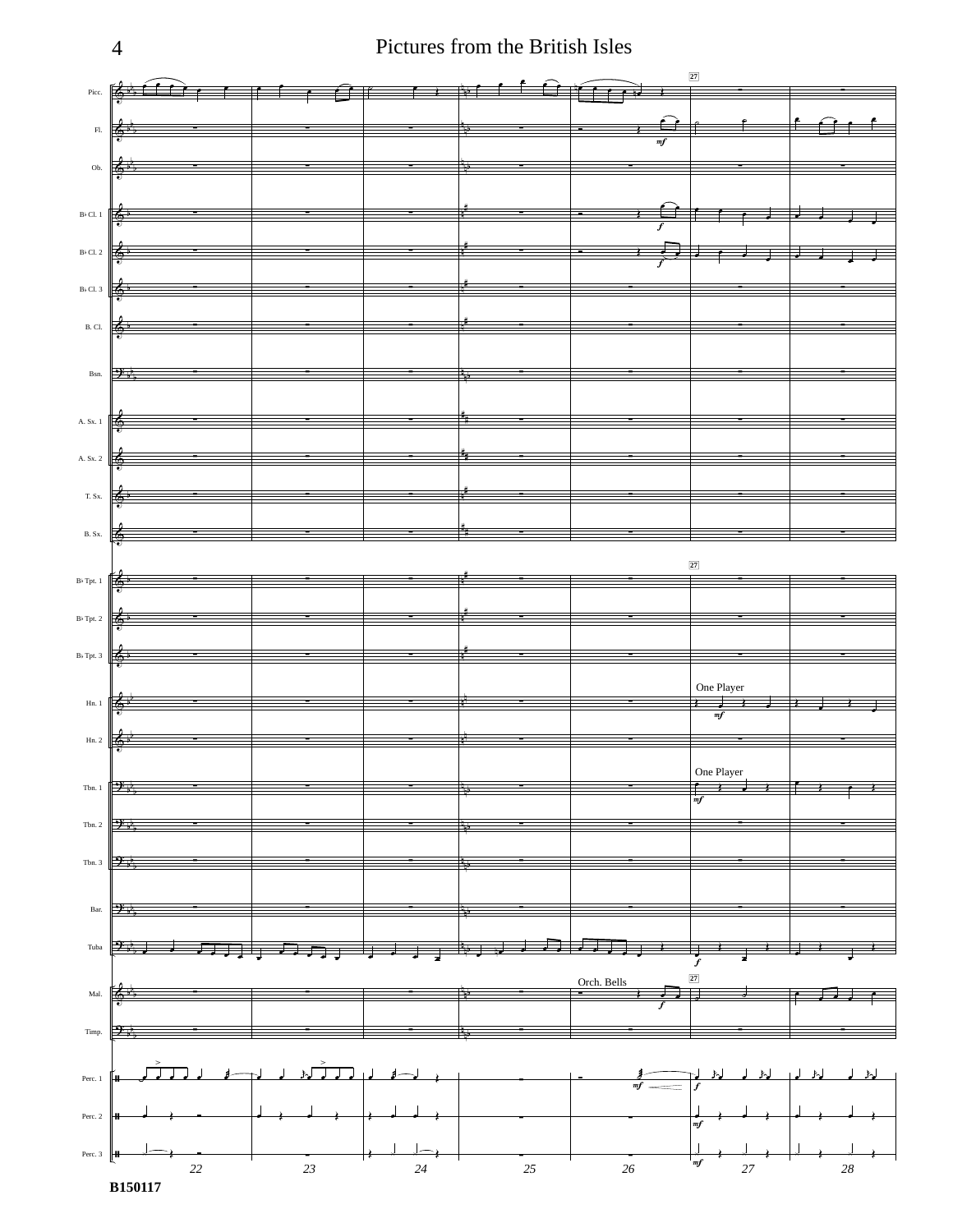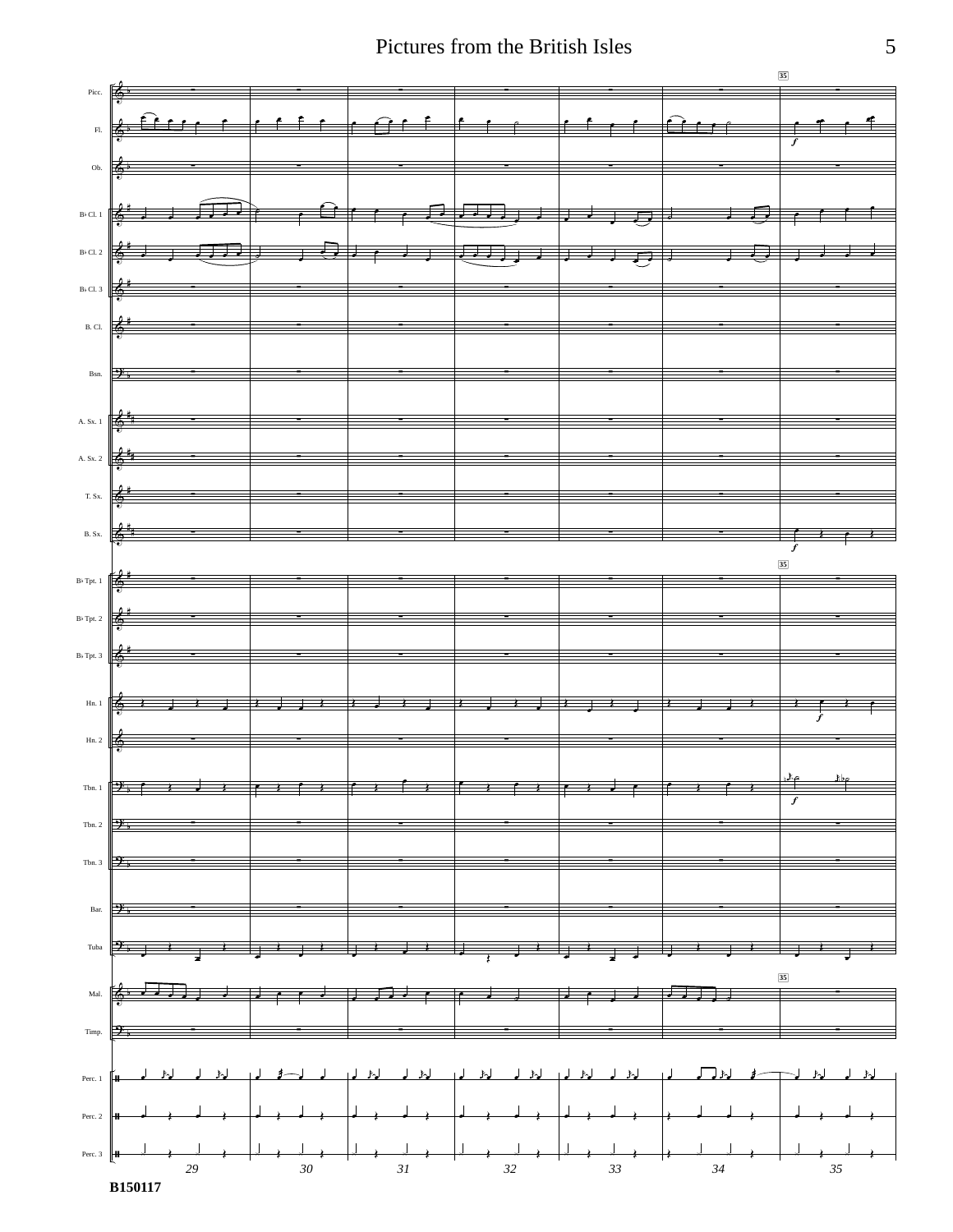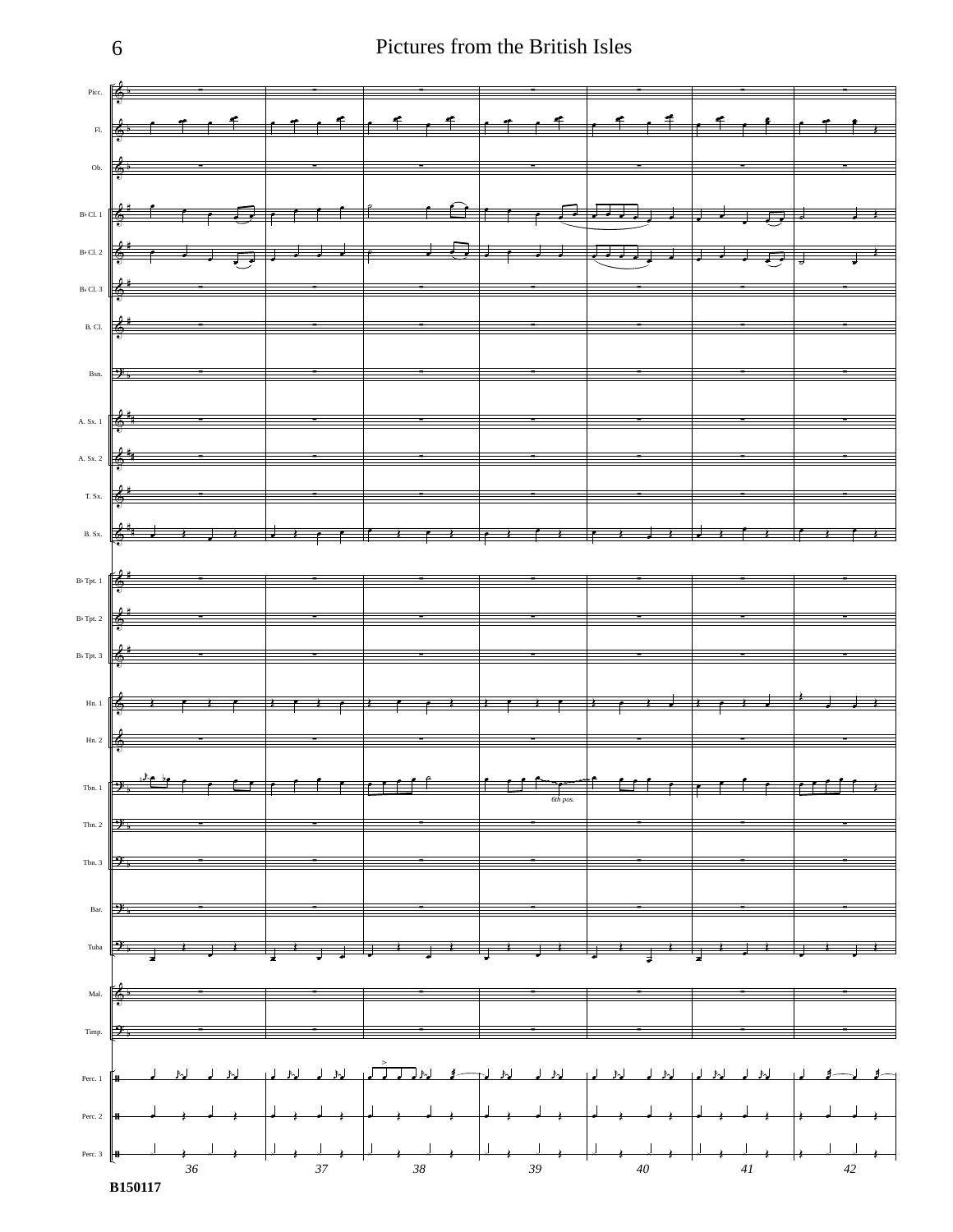Pictures from the British Isles 7

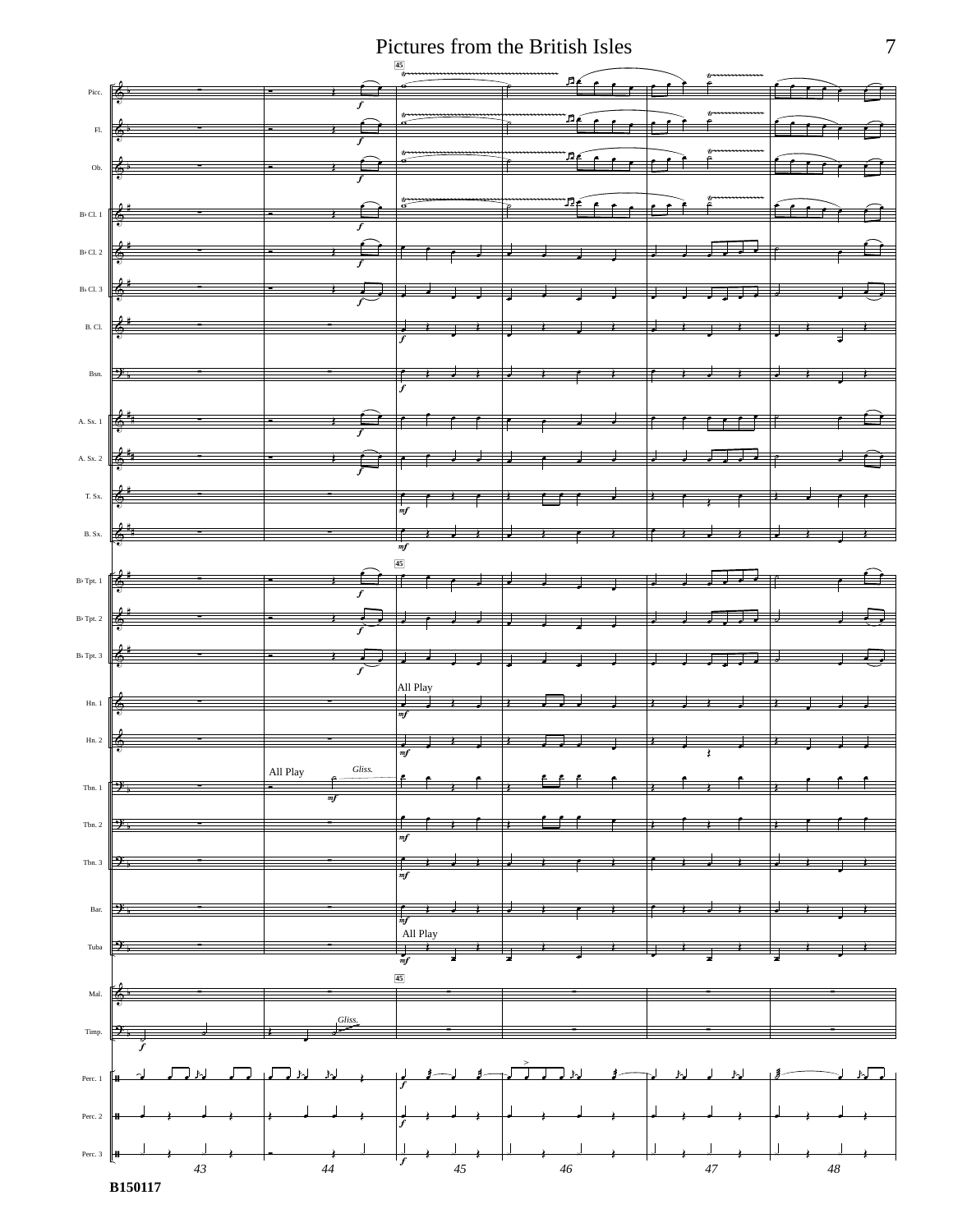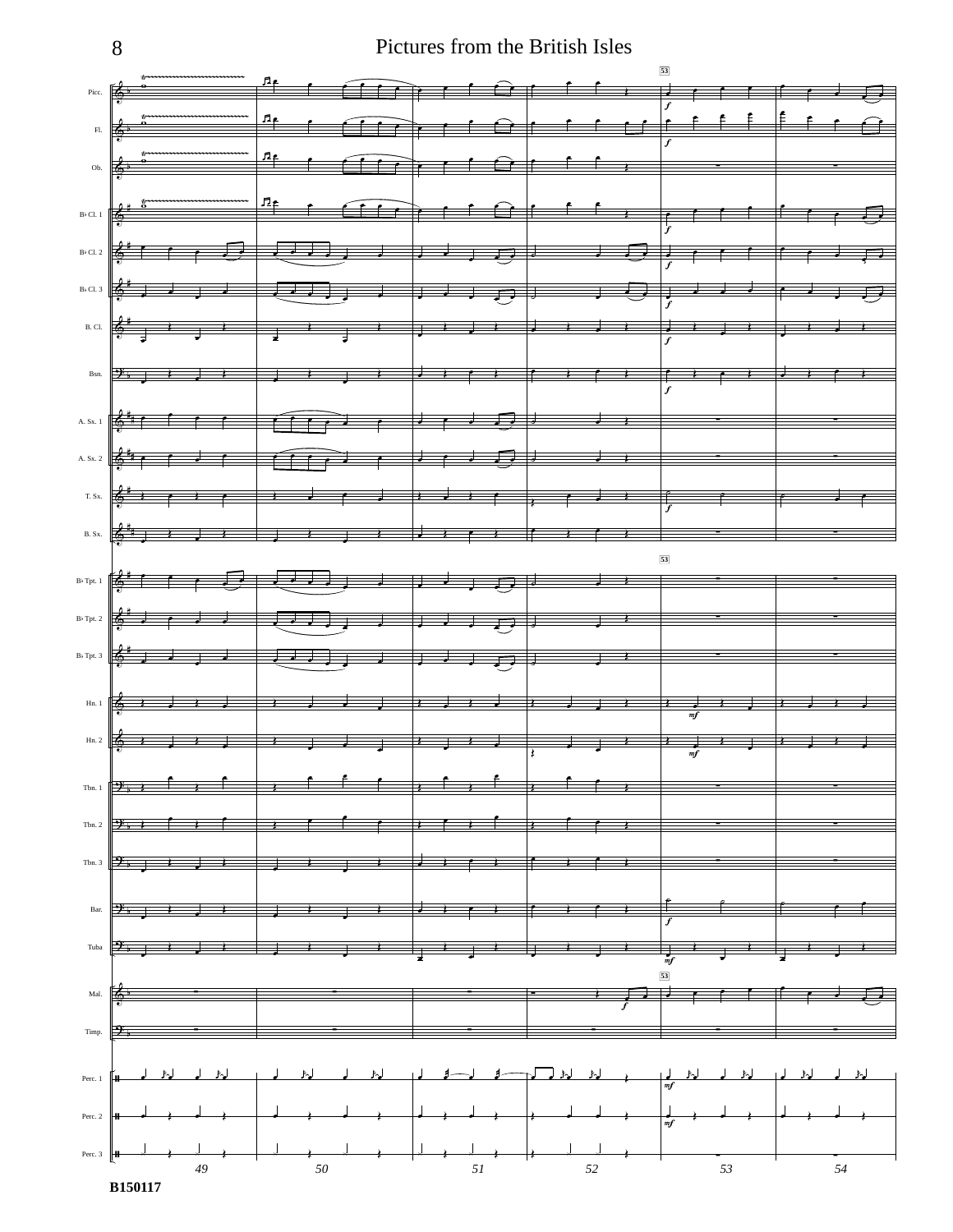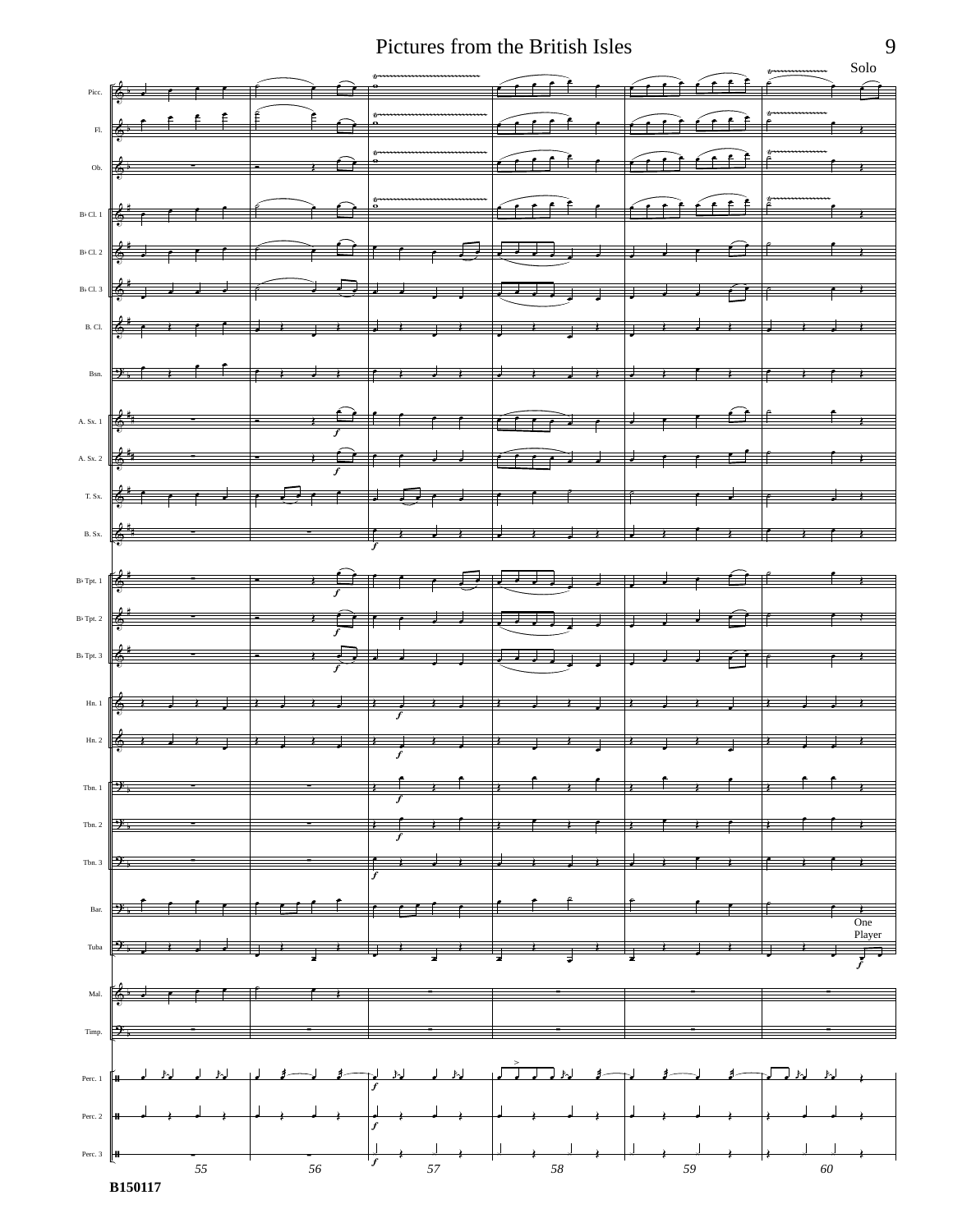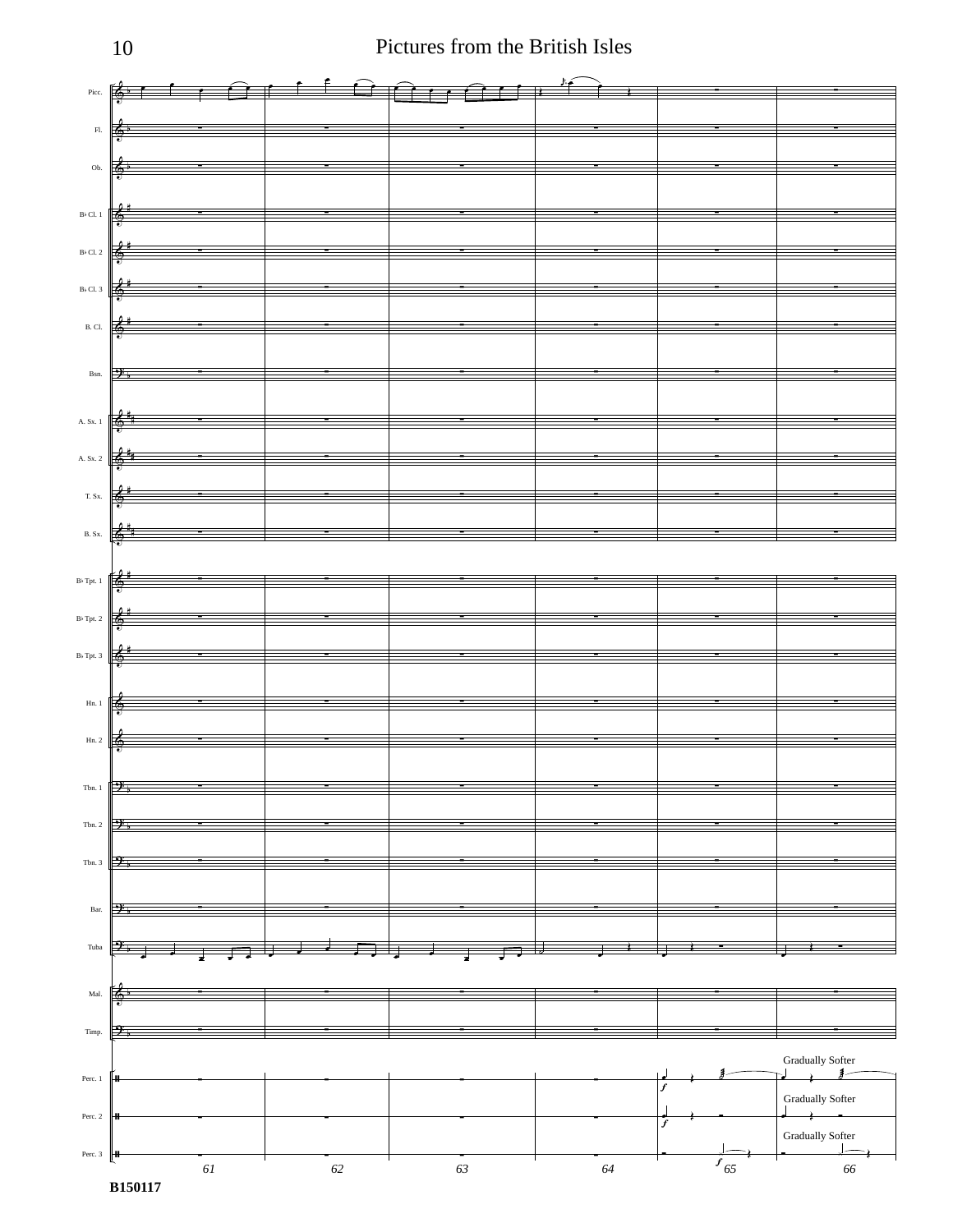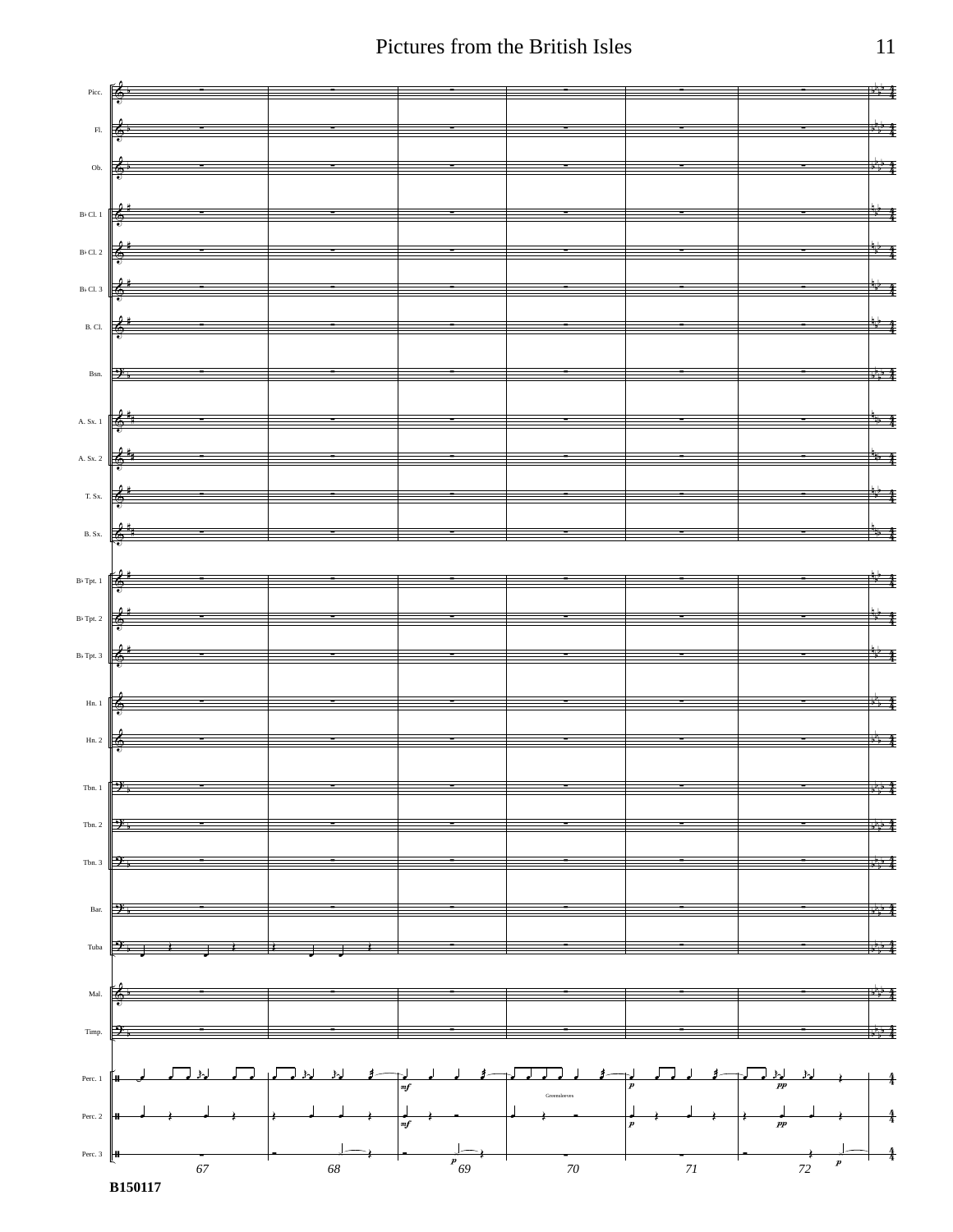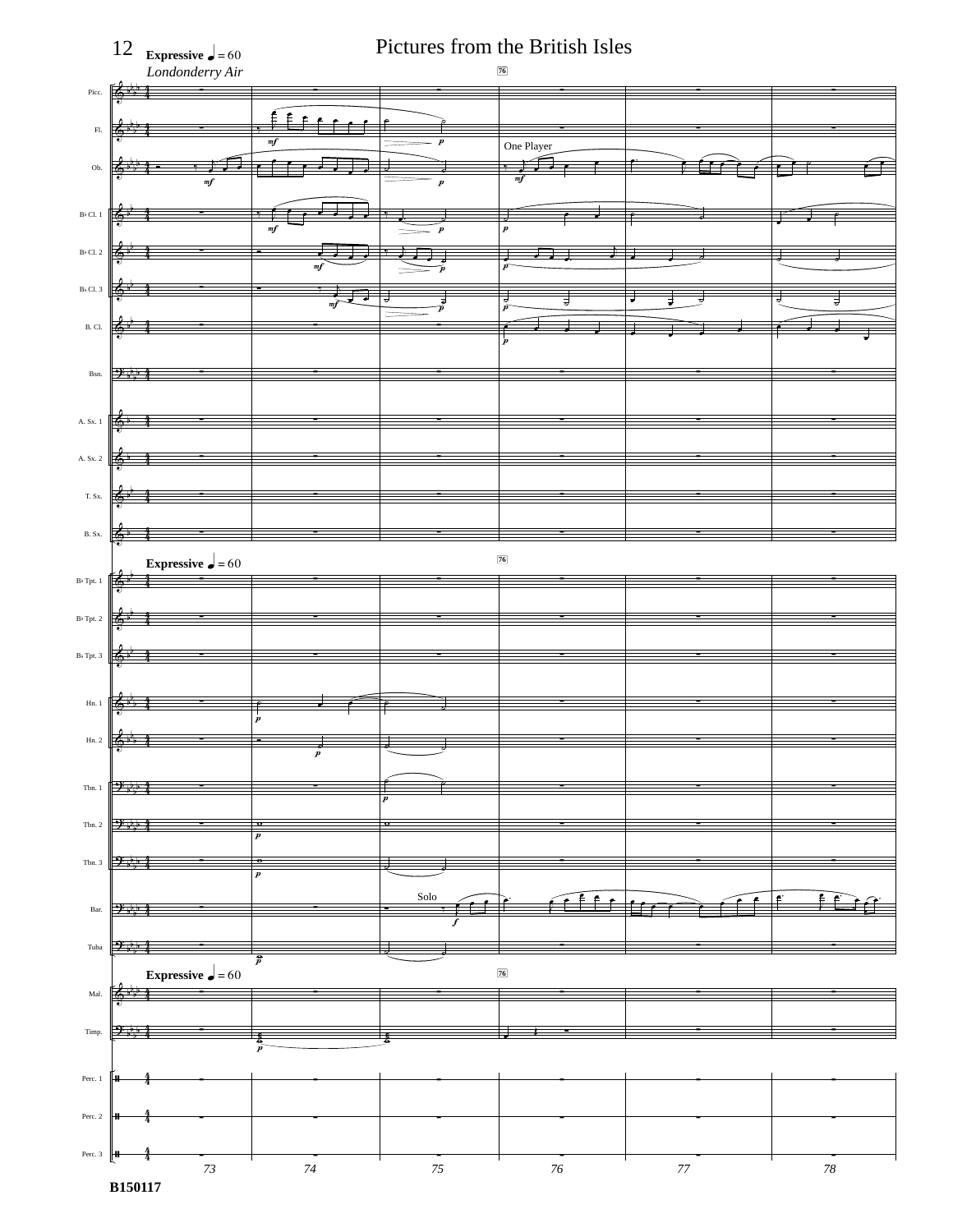Pictures from the British Isles 13

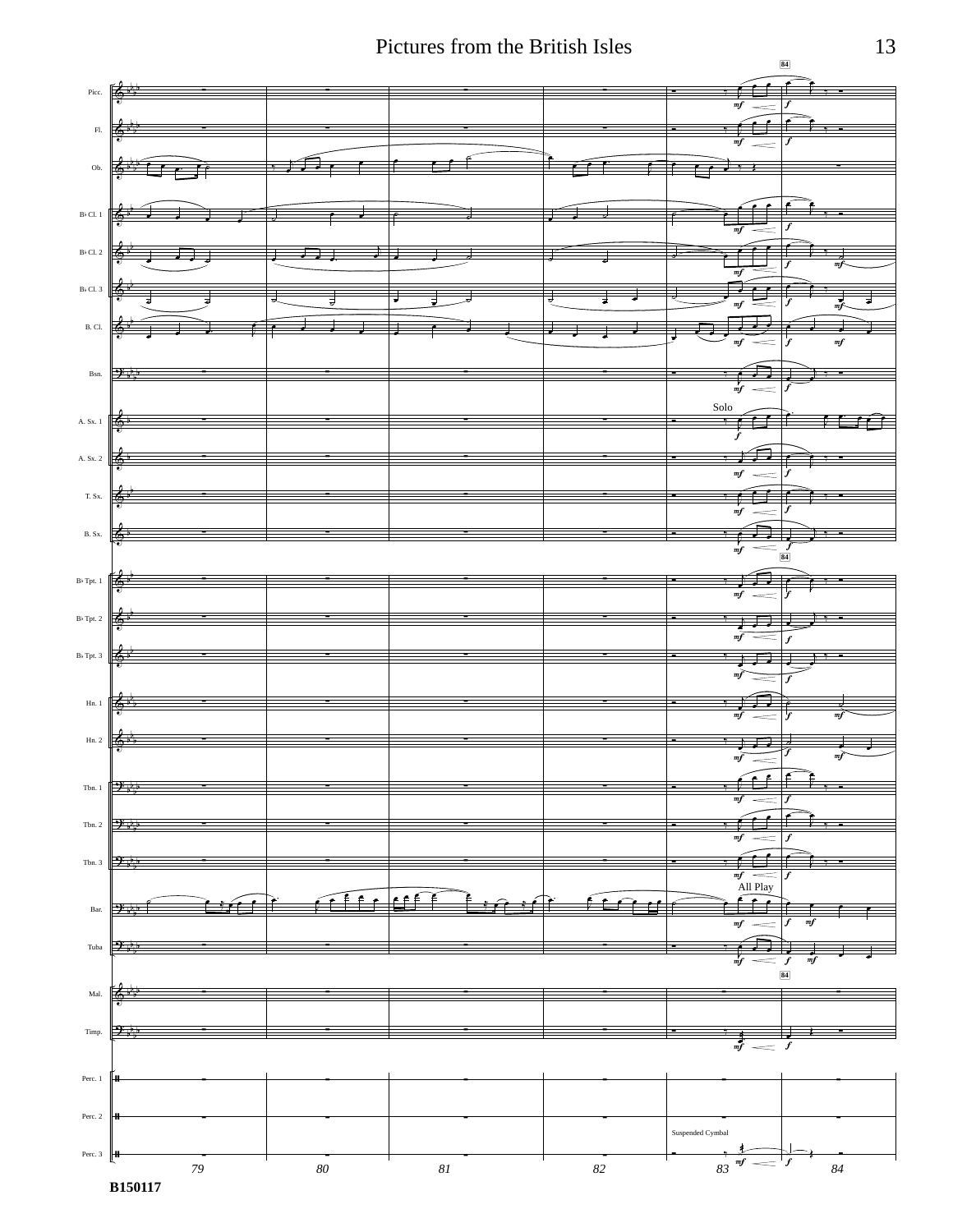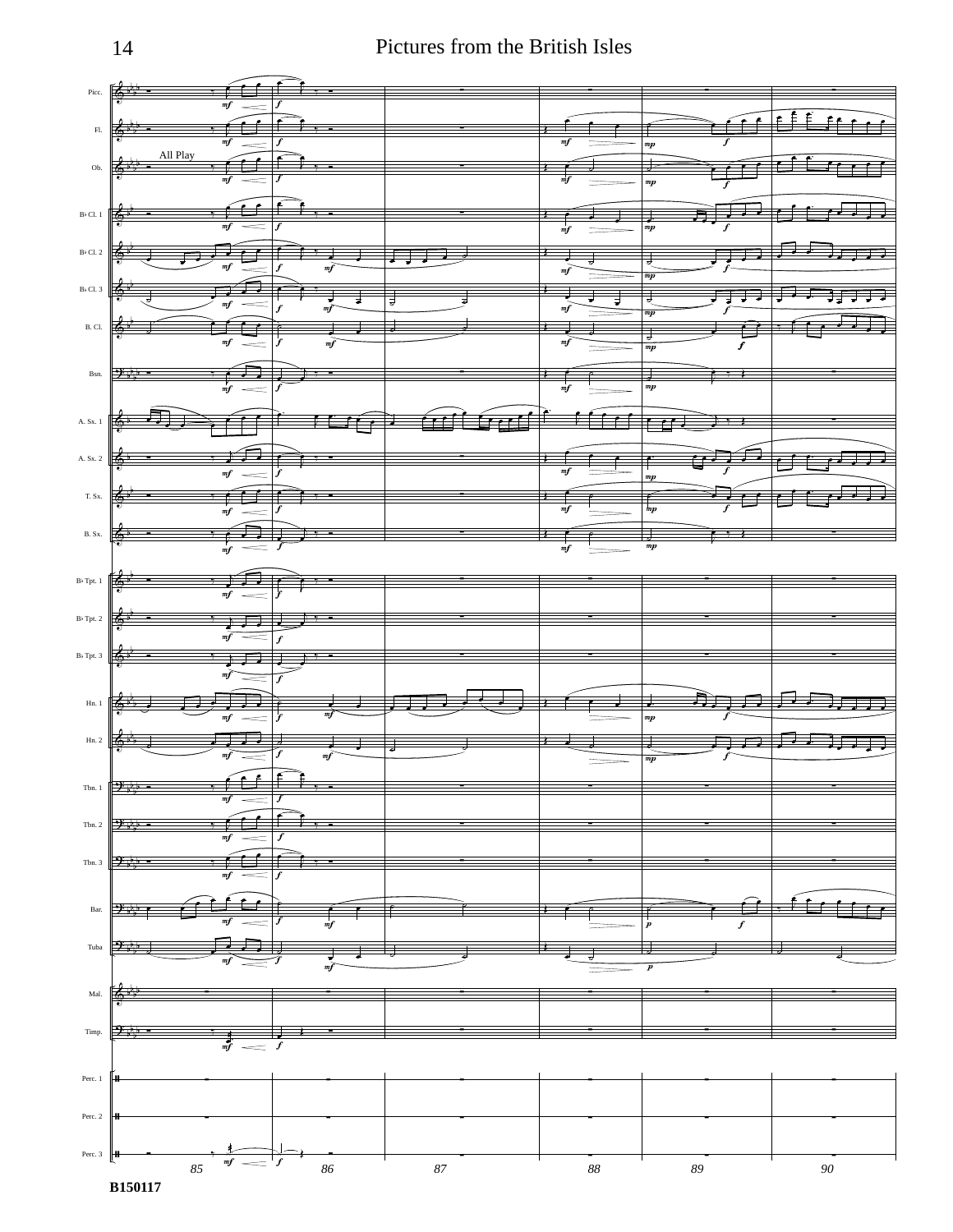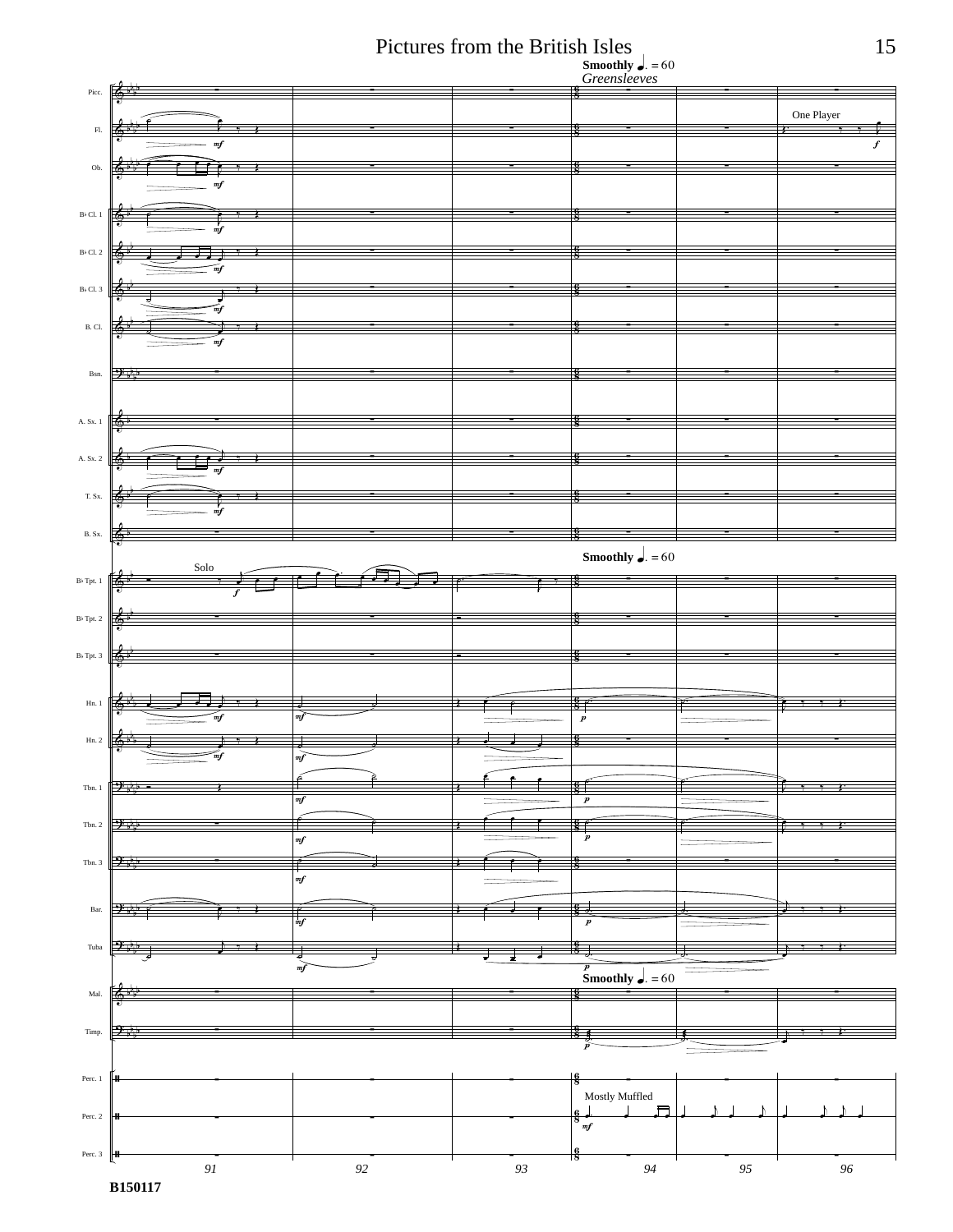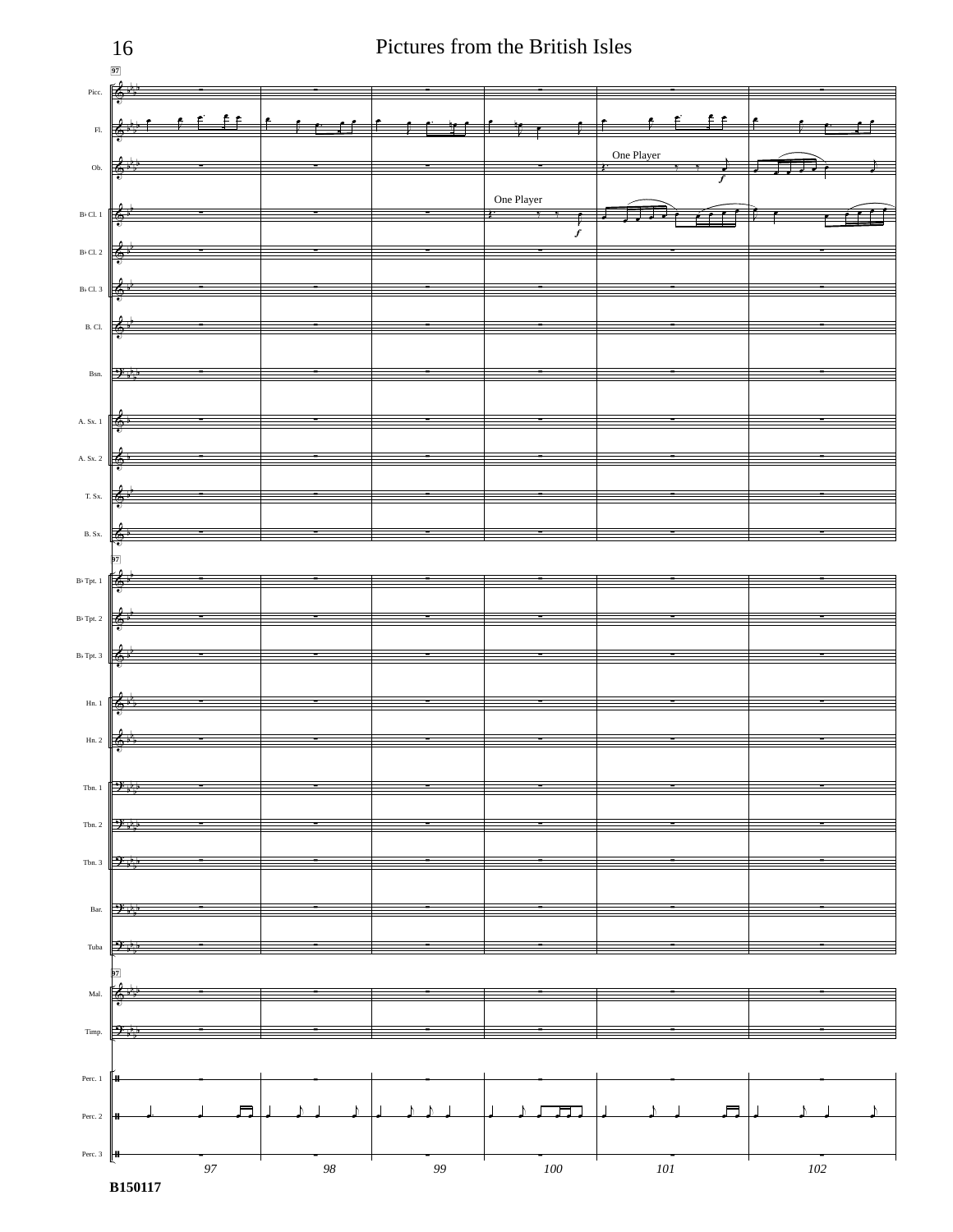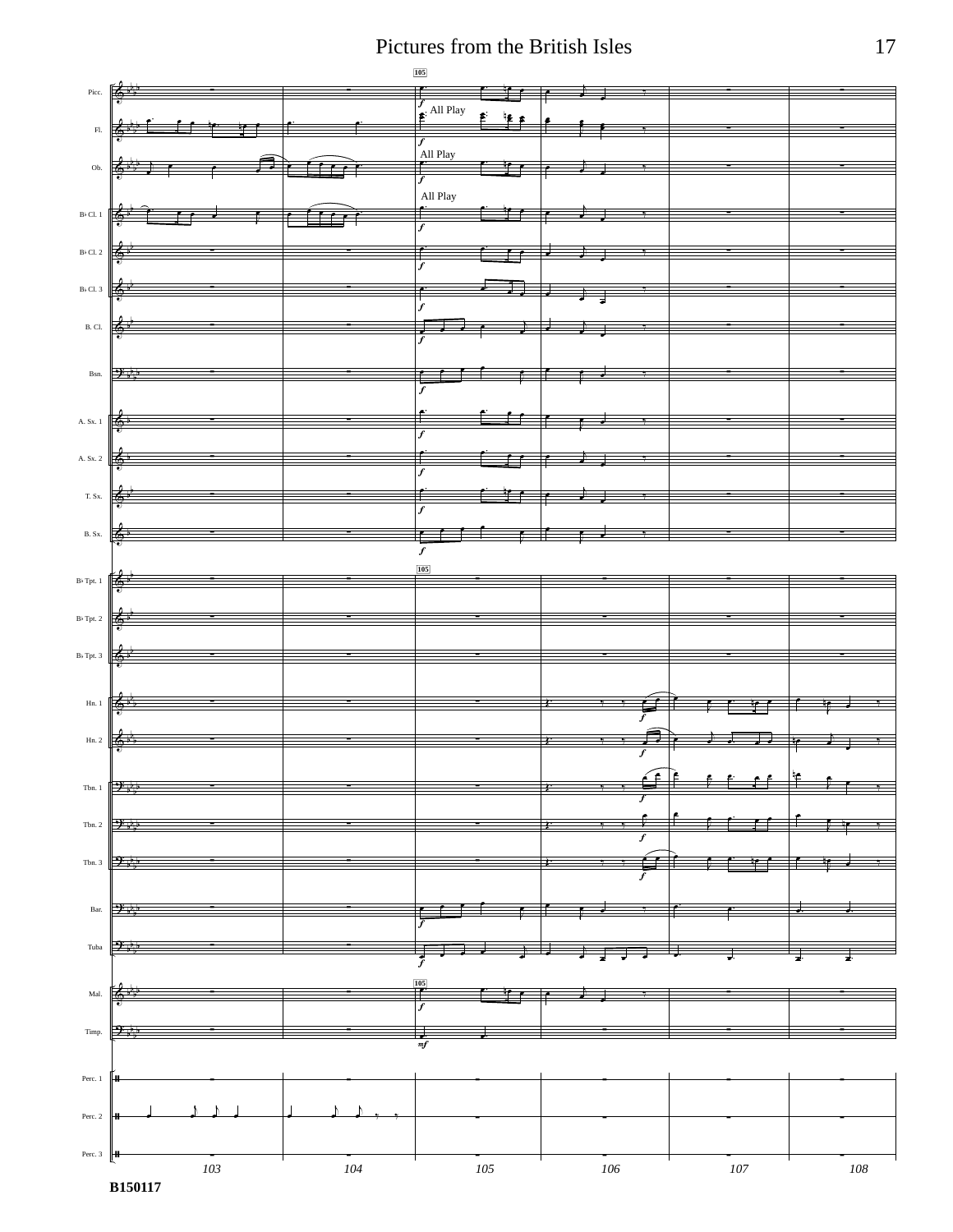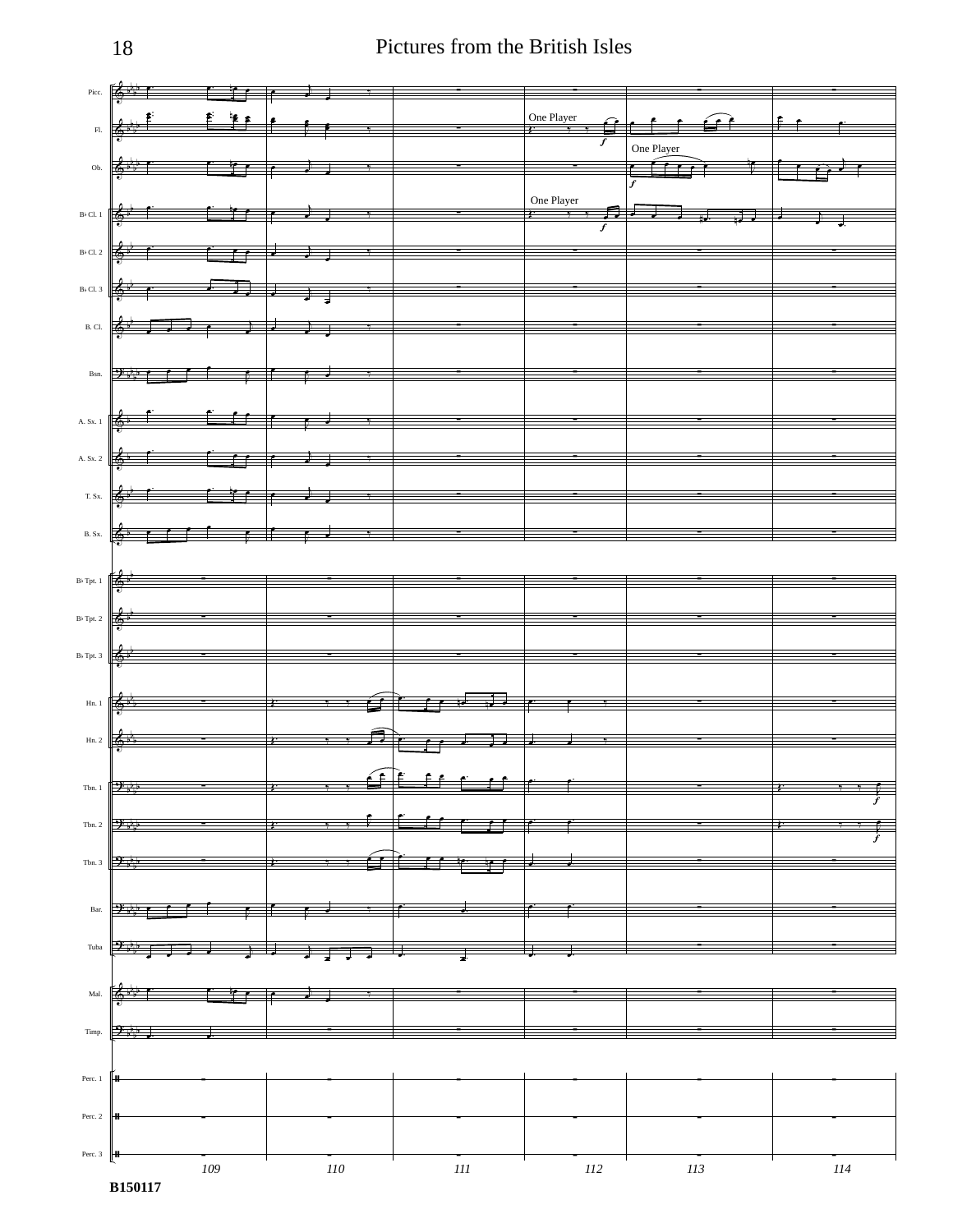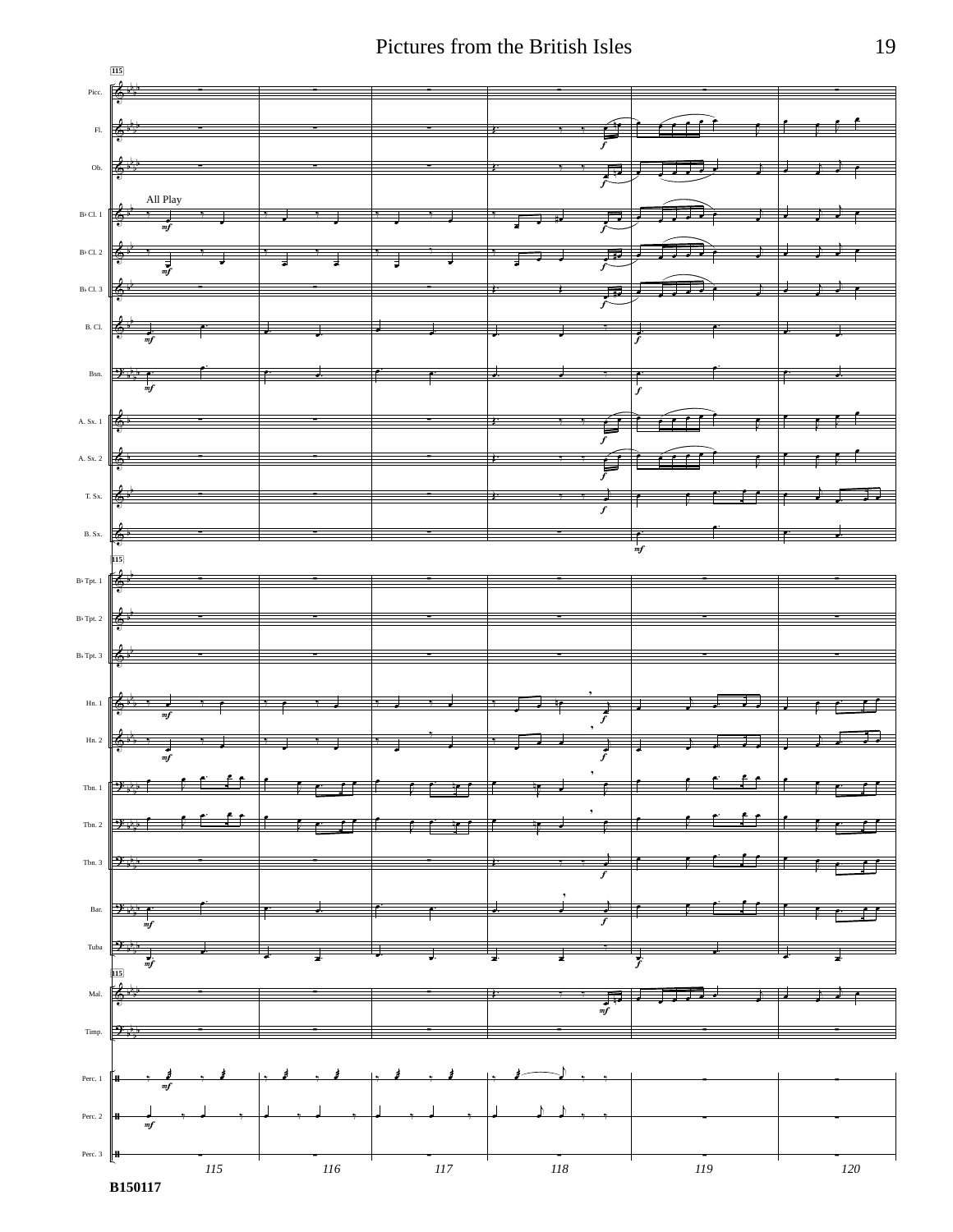![](_page_21_Figure_1.jpeg)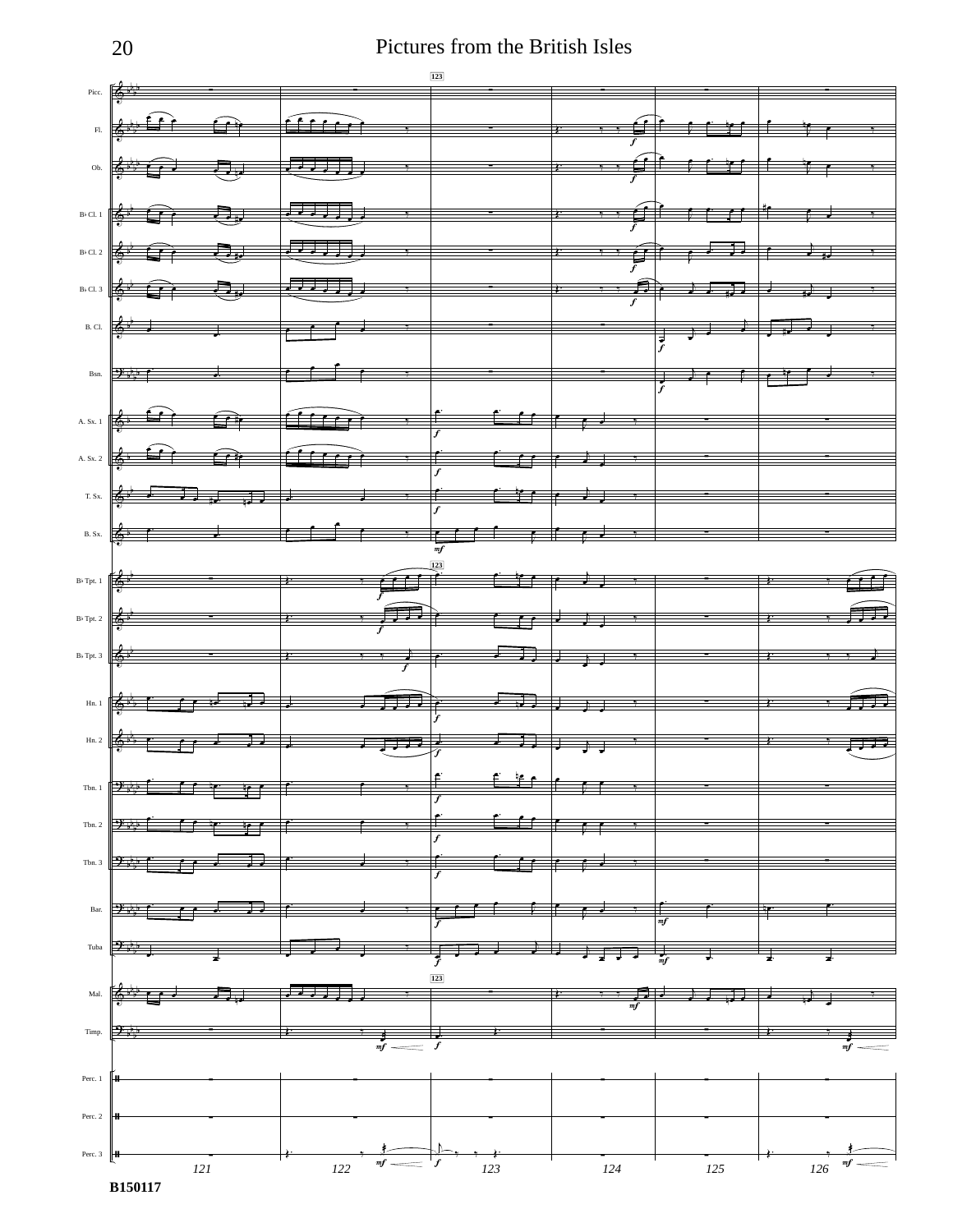![](_page_22_Figure_1.jpeg)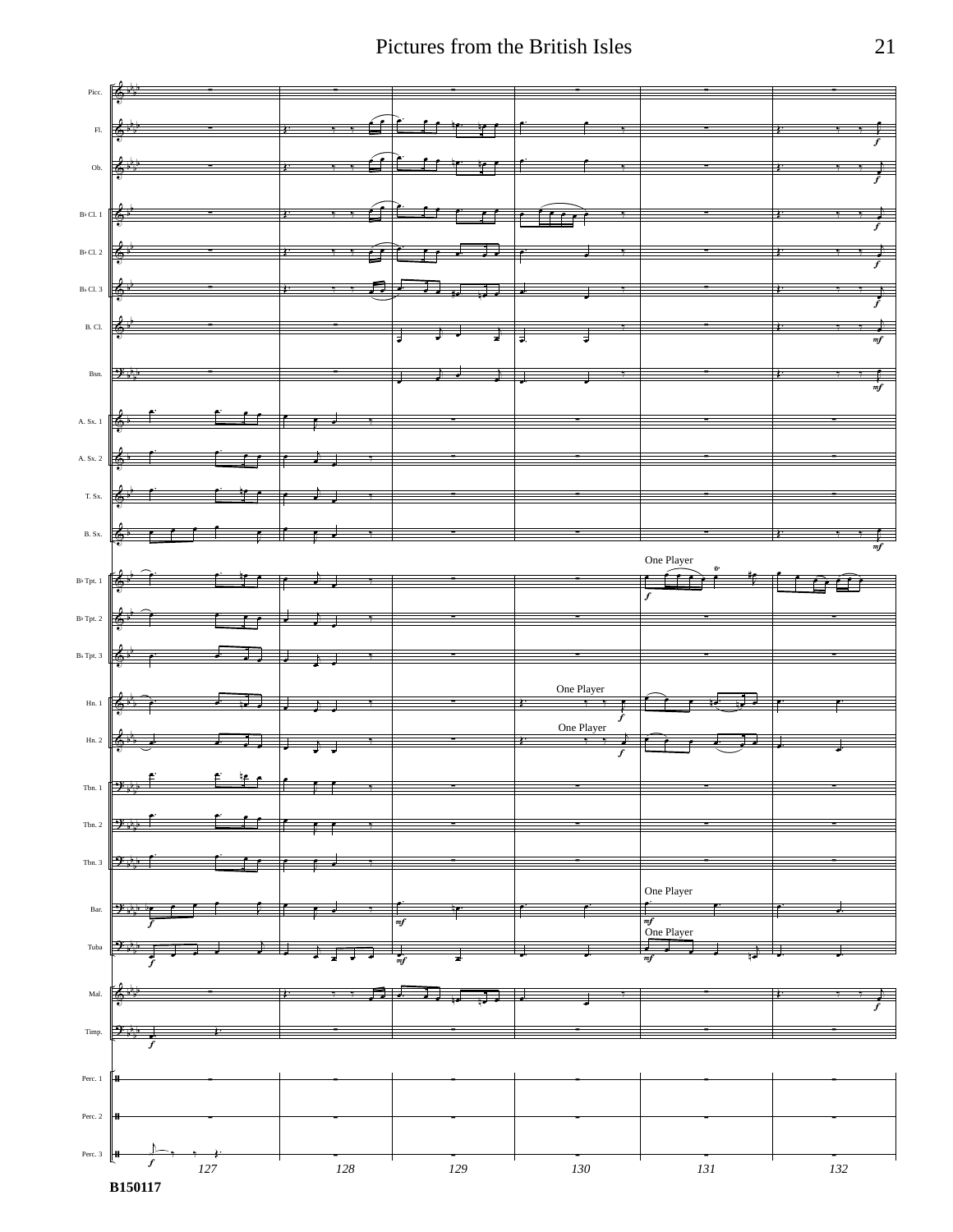![](_page_23_Figure_0.jpeg)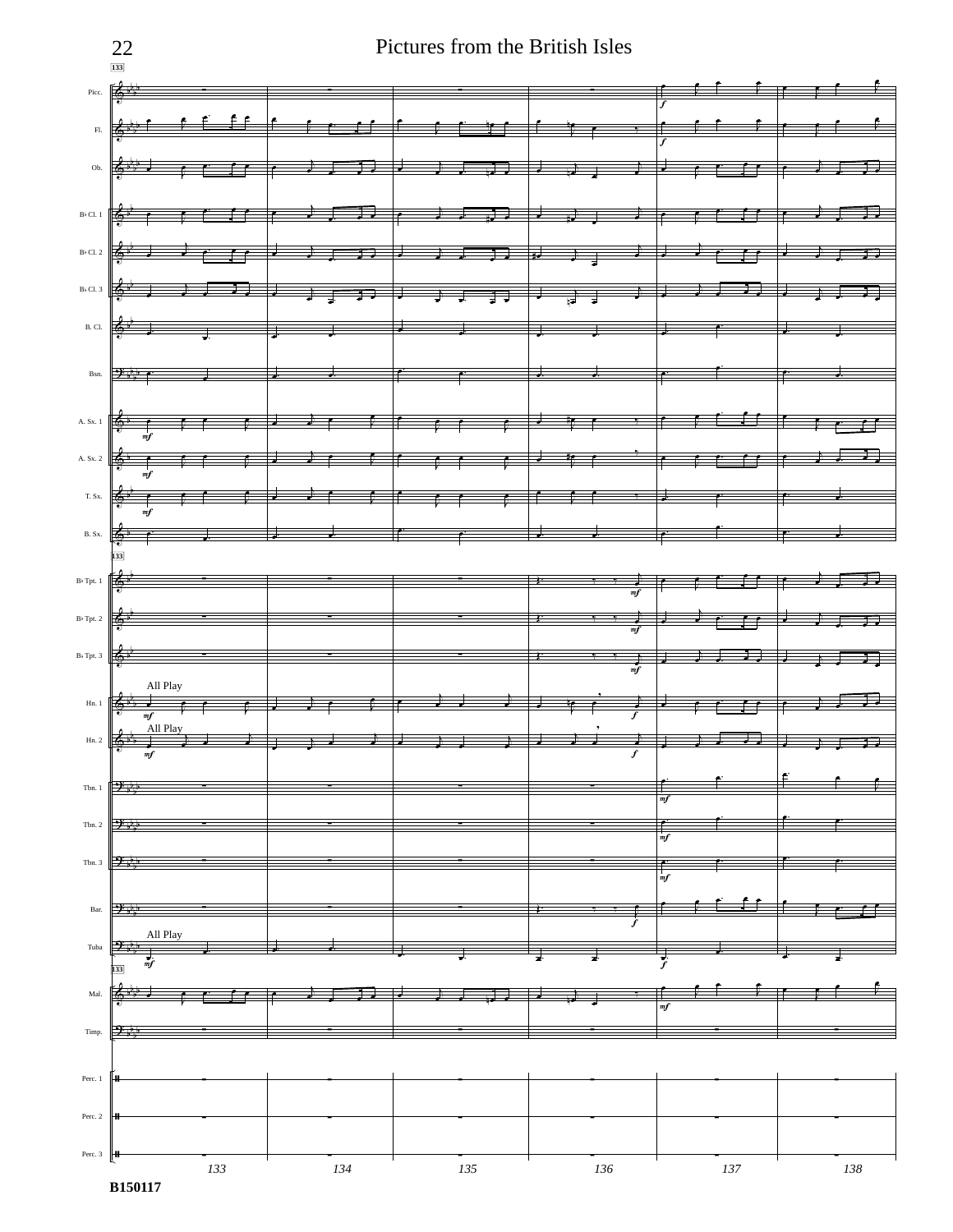![](_page_24_Figure_1.jpeg)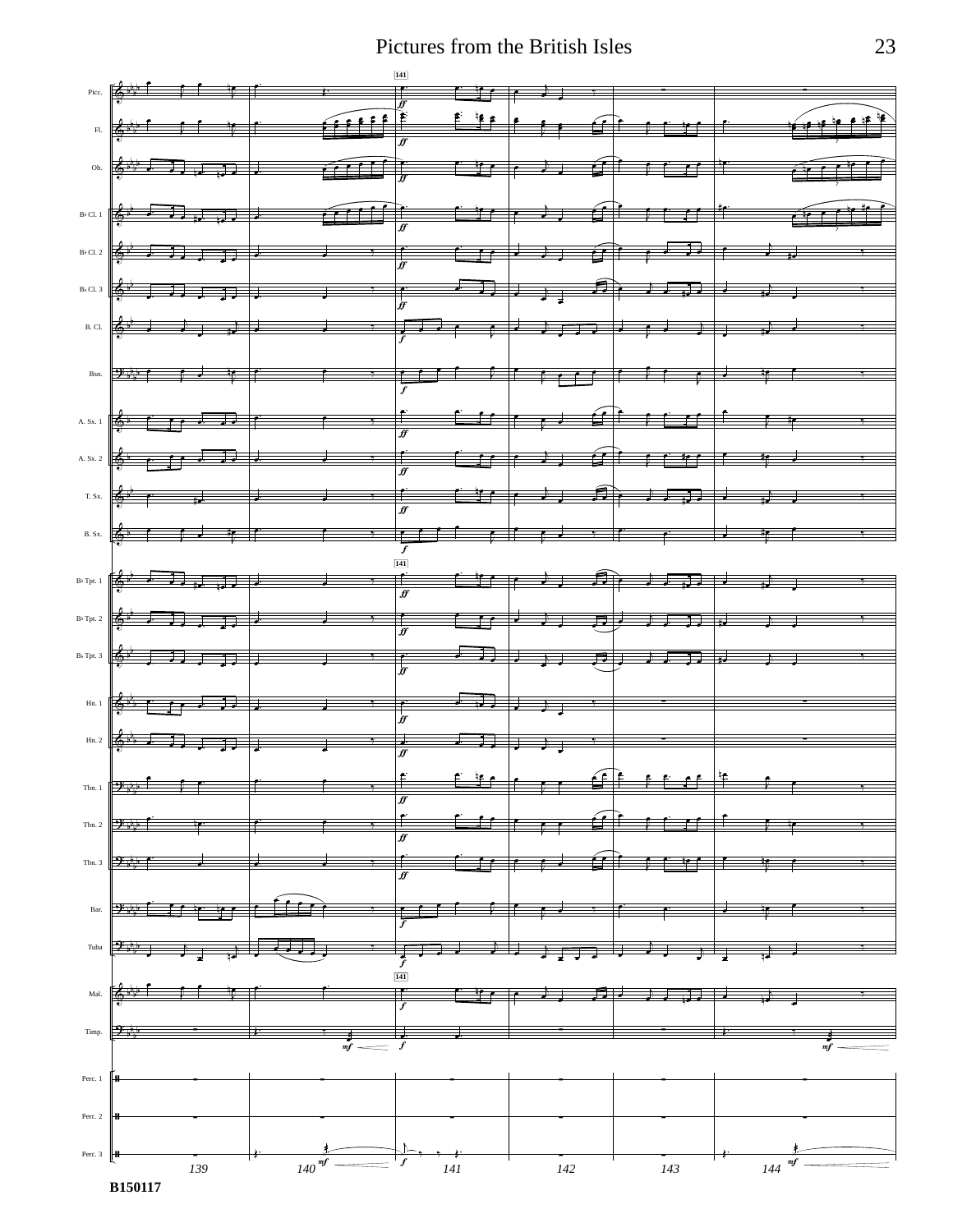![](_page_25_Figure_1.jpeg)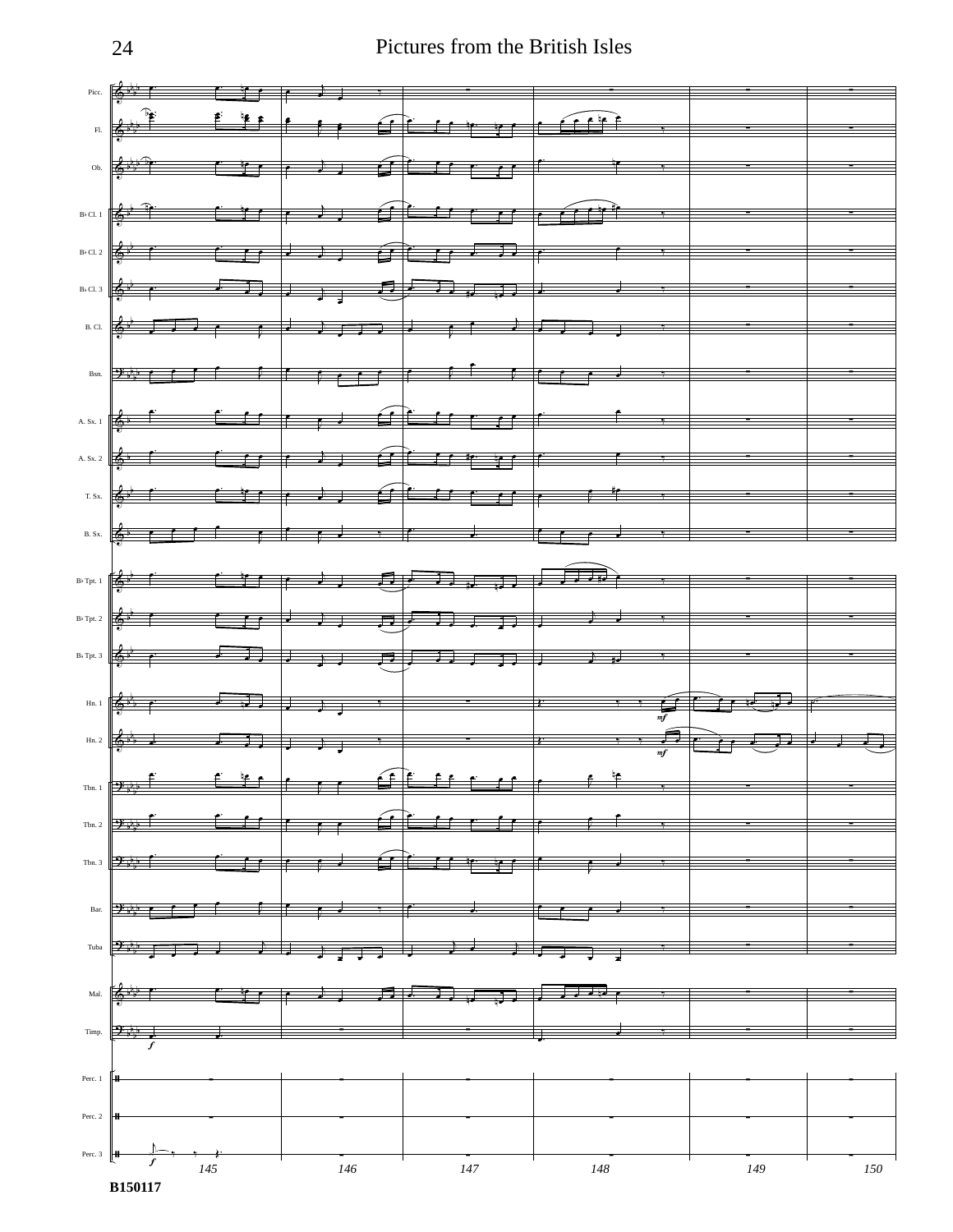![](_page_26_Figure_0.jpeg)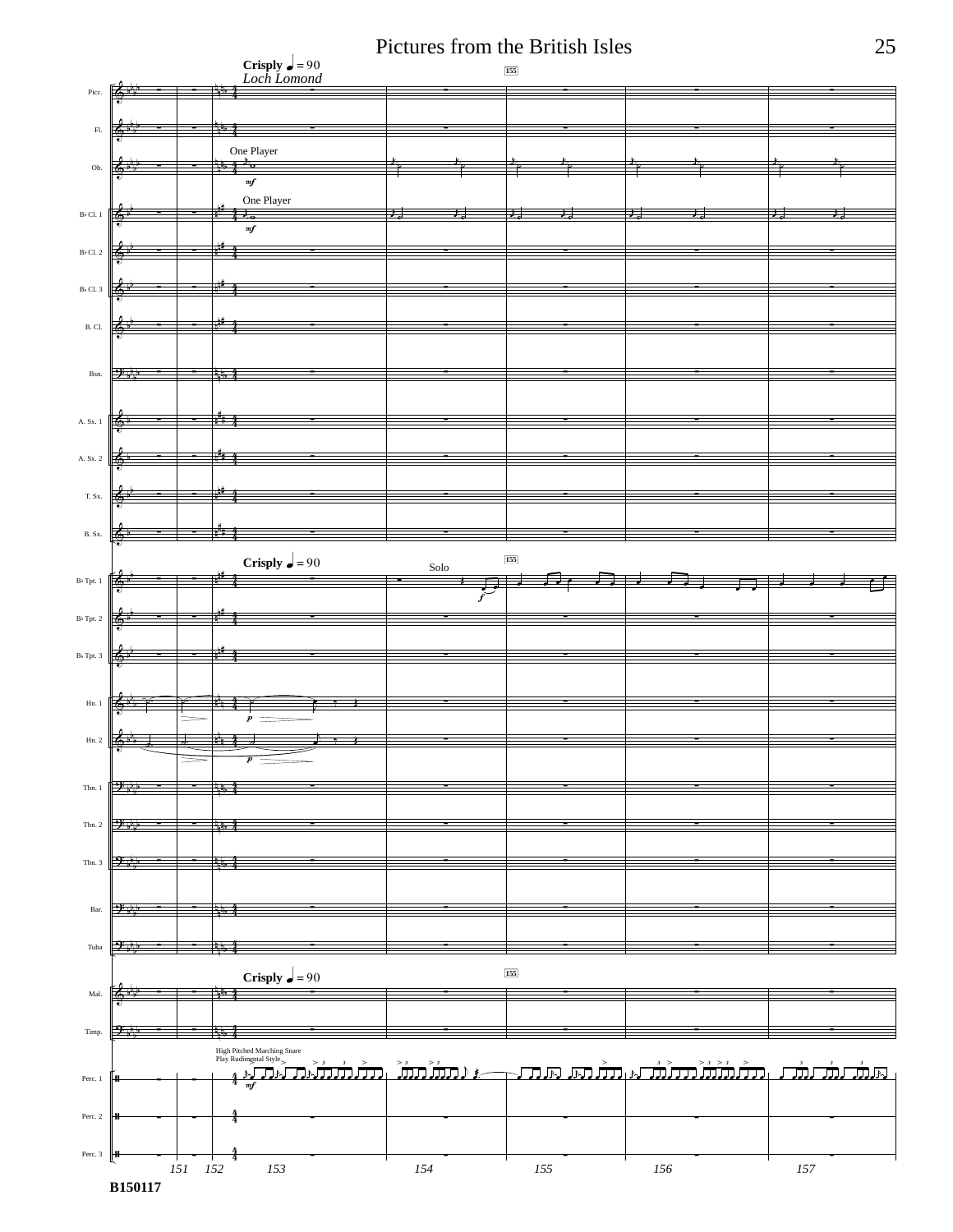26 Pictures from the British Isles

![](_page_27_Figure_1.jpeg)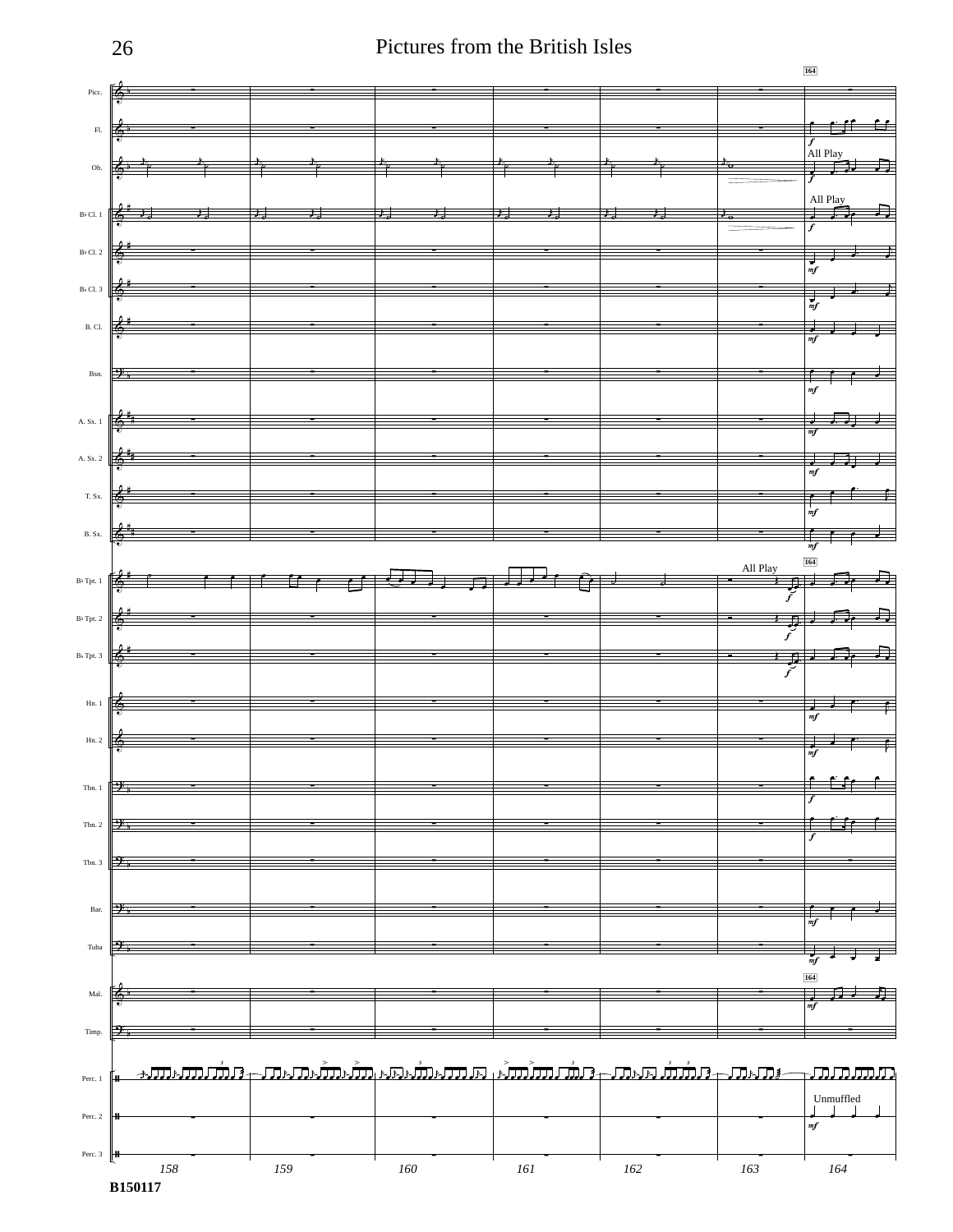![](_page_28_Figure_1.jpeg)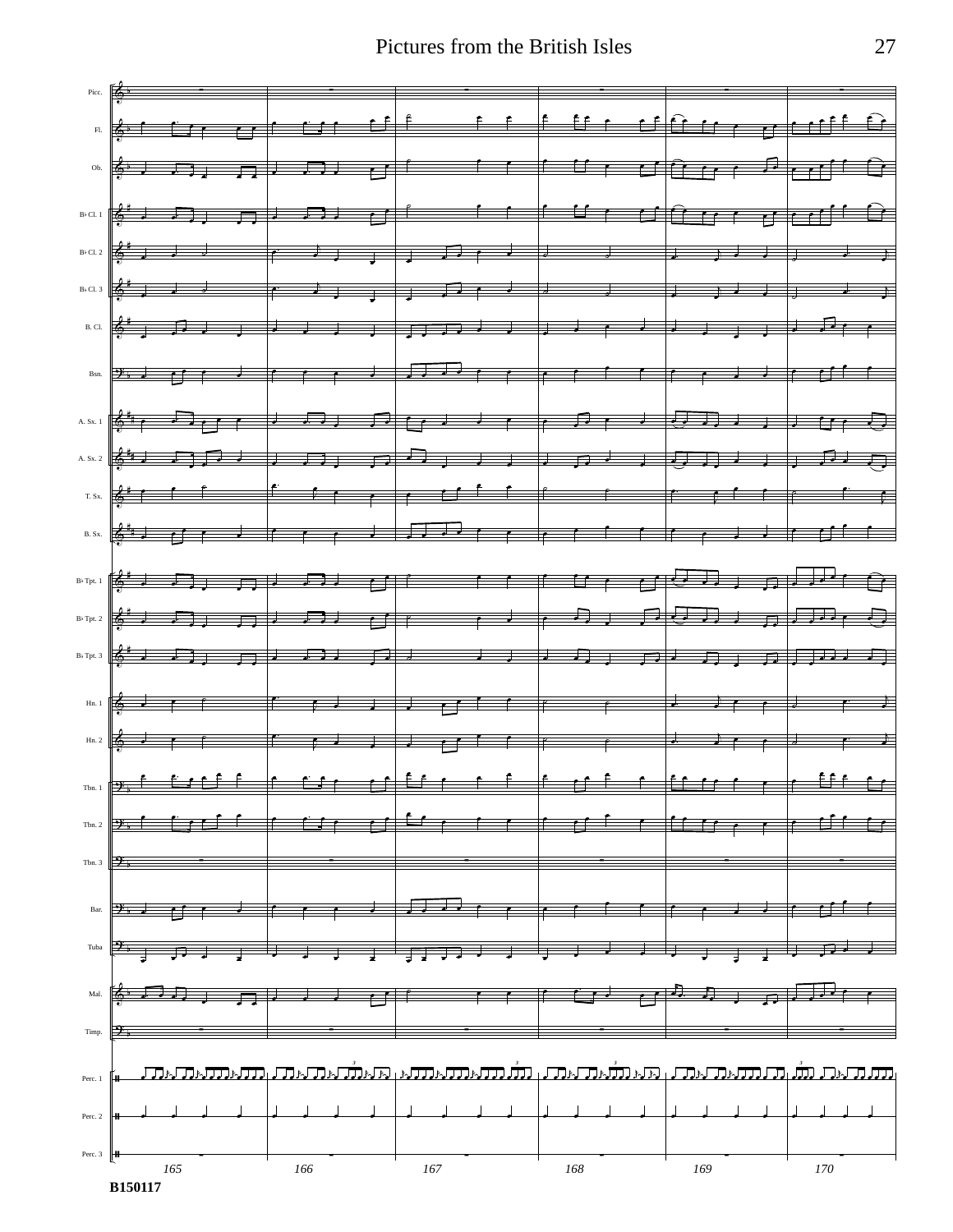![](_page_29_Figure_1.jpeg)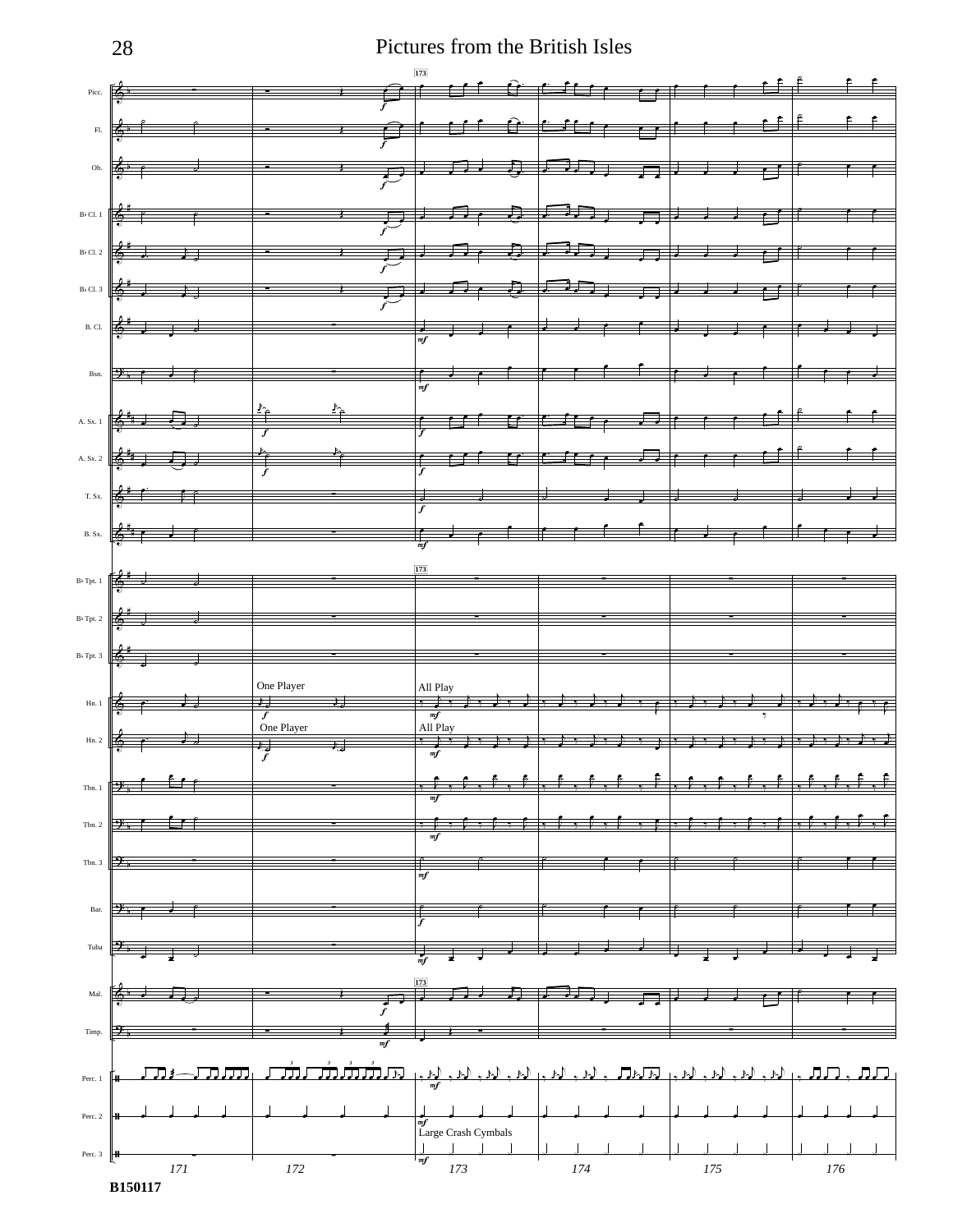Pictures from the British Isles 29

![](_page_30_Figure_1.jpeg)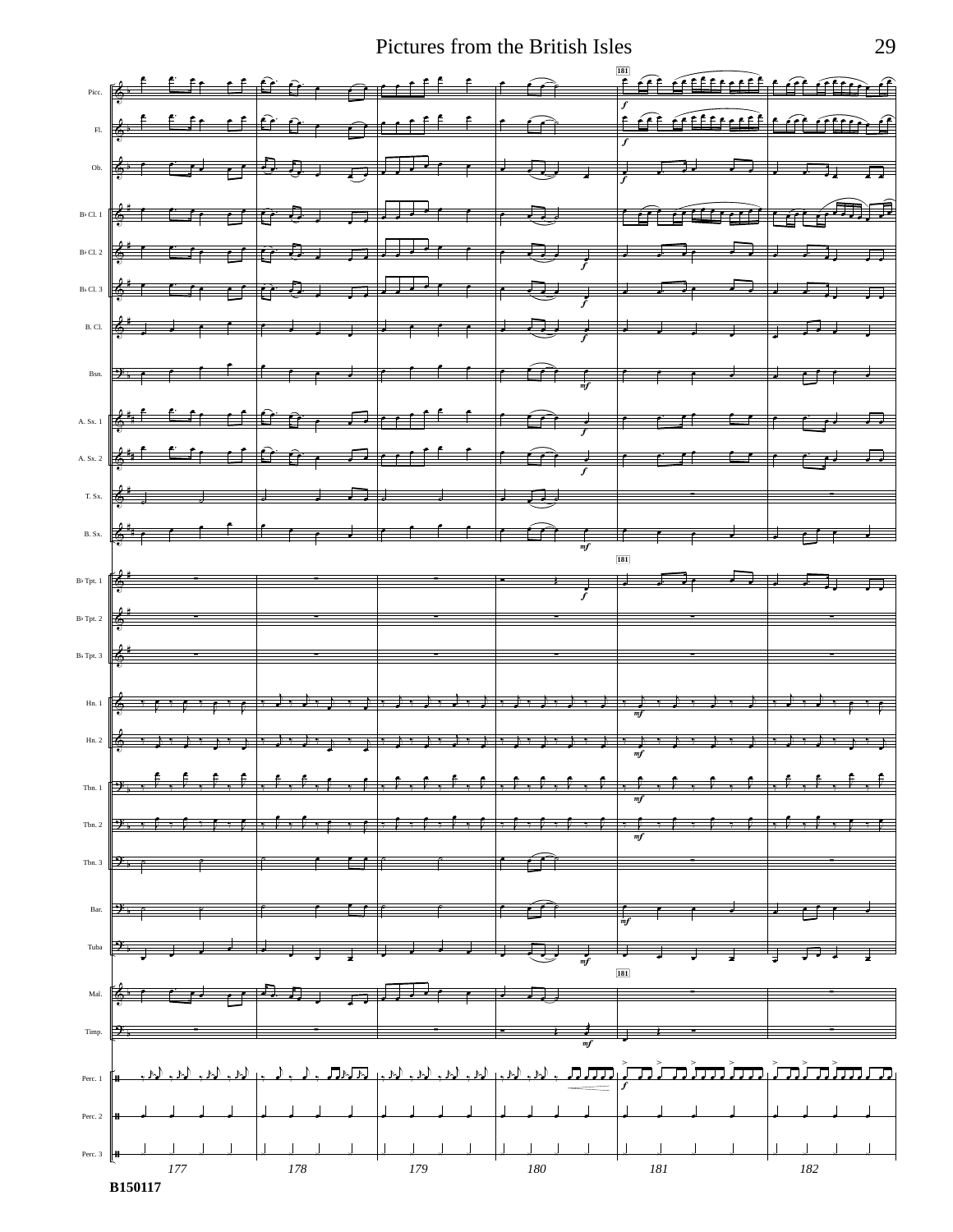![](_page_31_Figure_1.jpeg)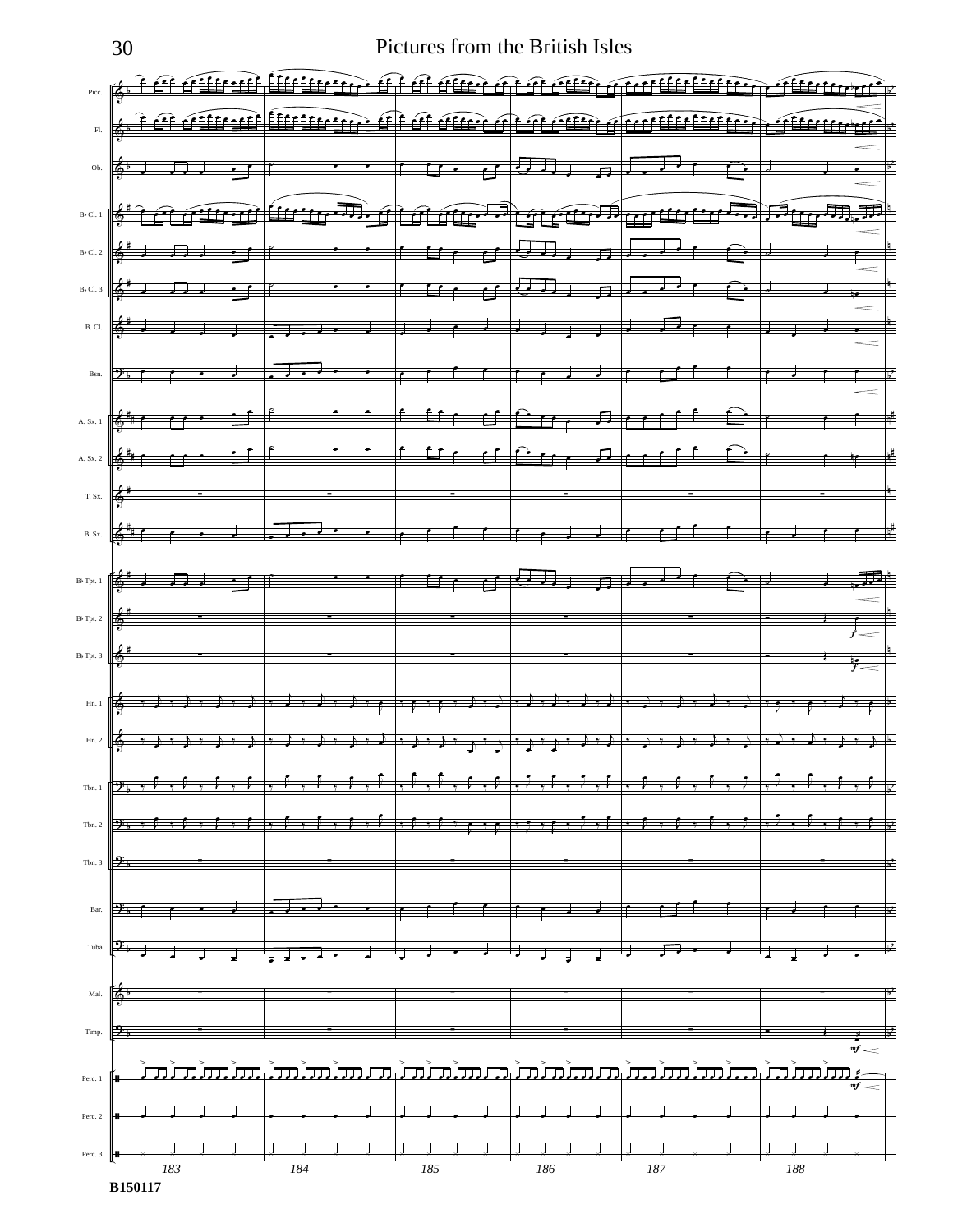Pictures from the British Isles 31

![](_page_32_Figure_1.jpeg)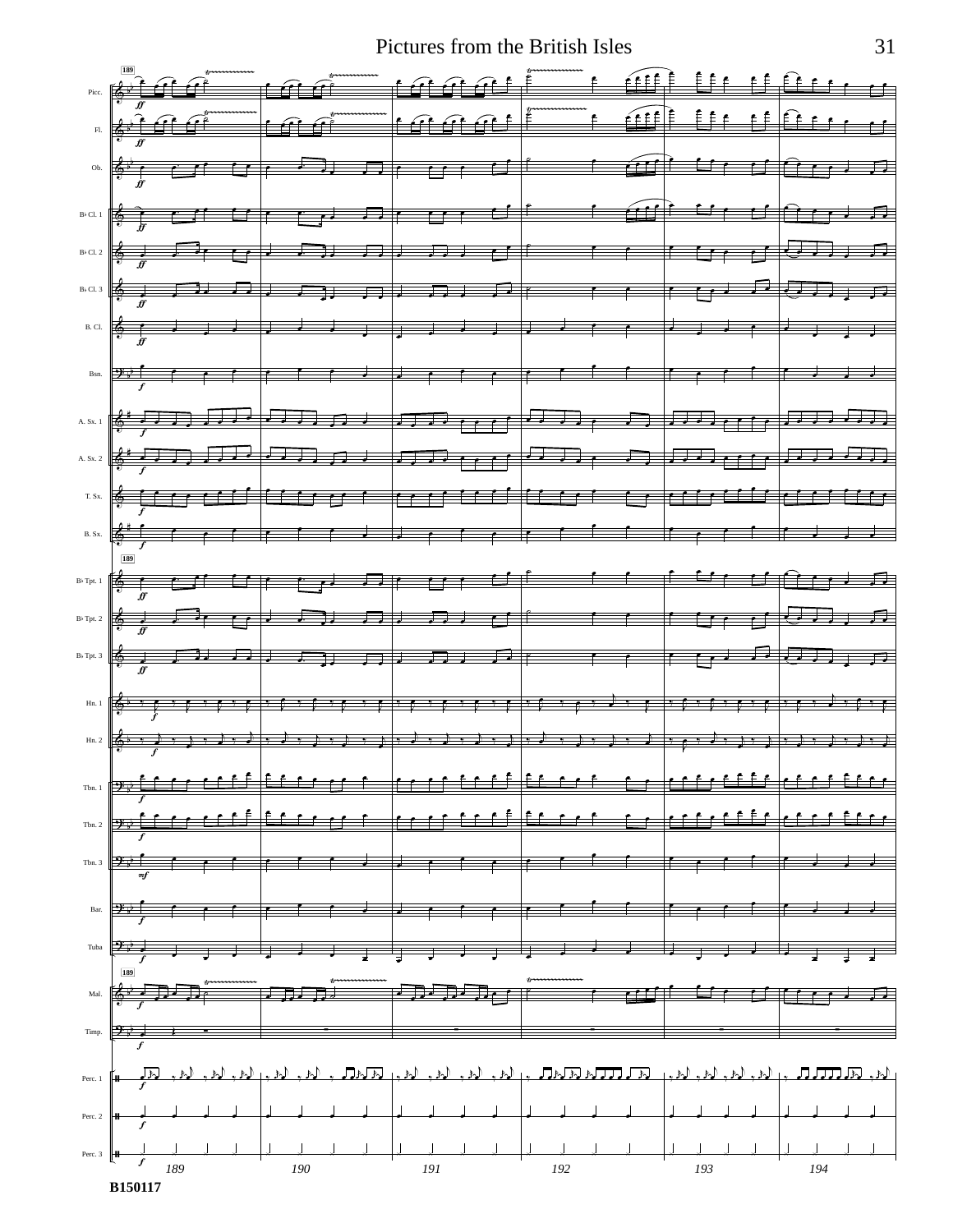![](_page_33_Figure_0.jpeg)